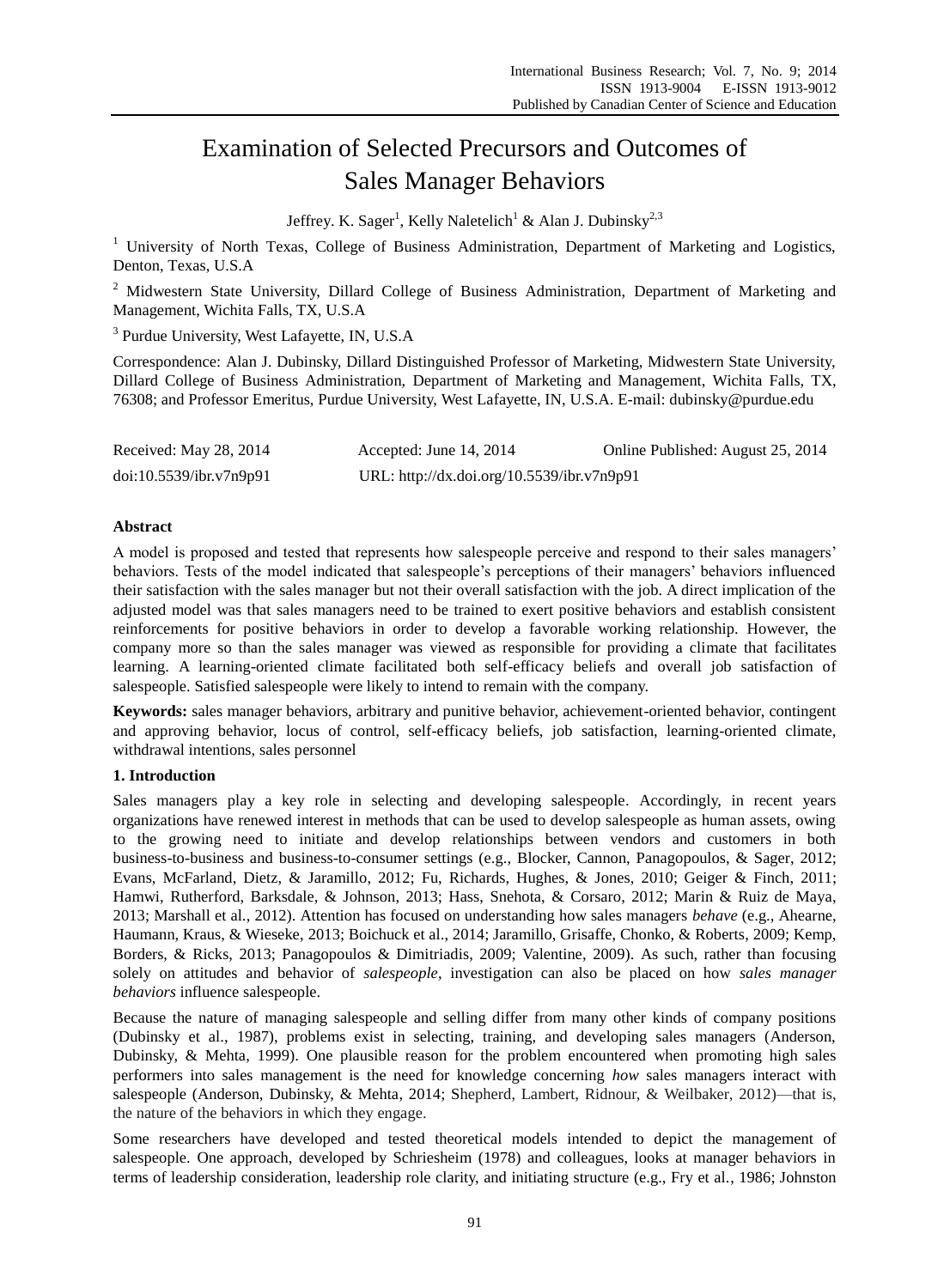et al., 1990; Jones et al., 1996; Matsuo, 2009; Piercy, Cravens, & Lane, 2009; Strutton et al., 1993). Another alternative examines sales managers as leaders (Dubinsky, Yammarino, Jolson, & Spangler, 1995; Dubinsky, Yammarino, & Jolson, 1995; Knippenberg & Sitkin, 2013; MacKenzie et al., 2001; Panagopoulos & Avlonitis 2010; Russ et al., 1996; Shannahan, Blush, & Shannahan, 2013; Smith, Andras, & Rosenbloom, 2012; Schwepker & Good, 2010; Yang, 2012). A third focuses on behavior control systems organizations implement through their first-level sales managers (e.g., Challagalla & Shervani, 1996; Futrell et al., 1976; Shoemaker, 1999). The dyadic perspective views the manager-to-salesperson relationship as an exchange between the parties (e.g., Brashear, Bellenger, Boles, & Barksdale, 2006; DelVecchio, 1998; Edmondson & Boyer, 2013; Flaherty, Lam, Jay, & Dixon, 2012). Still other efforts consider the manager's use of power (Brashear, Manolis, & Brooks, 2005; Busch, 1980; Valentine, 2009) and communication practices (Johlke et al., 2000; Massey & Dawes, 2007).

Kohli et al. (1998, p. 270)—and recently Miao and Evans (2012)—urged researchers to disaggregate ―supervisory behaviors to distinguish between those that focus on activities and those that focus on capabilities [of salespeople].‖ This suggestion implies that salesperson behavior should be distinguished from manager behavior in a unified approach to understanding how manager behaviors affect sales personnel. The foregoing advice led to the present investigation.

The present study proposes and tests a causal model that integrates three supervisory behaviors proposed by Kohli (1985) with climate for learning and training and core self-evaluation constructs in a structural format. The model proposed and tested builds on the Kohli et al. (1998) work. It integrates an individual trait (locus of control [a core self-evaluation]) and an organization-based construct (climate for learning and training) with three manager behaviors developed by Kohli (1985) (arbitrary and punitive, achievement-oriented, and contingent and approving behaviors). The trait, climate, and supervisory perception variables are posited to influence salespeople's self-efficacy beliefs for selling, as well as their satisfaction with the sales manager, overall job satisfaction, and intention to remain with the firm. The logic of the model is that a work climate seen as facilitating learning and training, along with a personal orientation to be accountable for results (locus of control), is associated with perceived sales manager behaviors, which are related to confidence (self-efficacy), satisfaction (with the manager and the job), and longevity intention of sales personnel. Shown in Figure 1 is the conceptual model of the study.



Figure 1. Hypothesized model of salespeople's perceptions of sales manager's behaviors and their outcomes

#### **2. Conceptual Model and Hypotheses**

Kohli et al. (1998) and others (Choi, Dixon, & Jung, 2004; Matsuo, Hayakawa, & Takashima, 2013; Miao & Evans, 2012; Miao & Evans, 2013; McFarland & Kidwell, 2006; Wang, Dou, & Zhou, 2012) observed that manager behaviors directed toward salespeople's capabilities (i.e., selling skills, abilities) and end- results jointly facilitate a *learning orientation* in salespeople. Although researchers have found little support for learning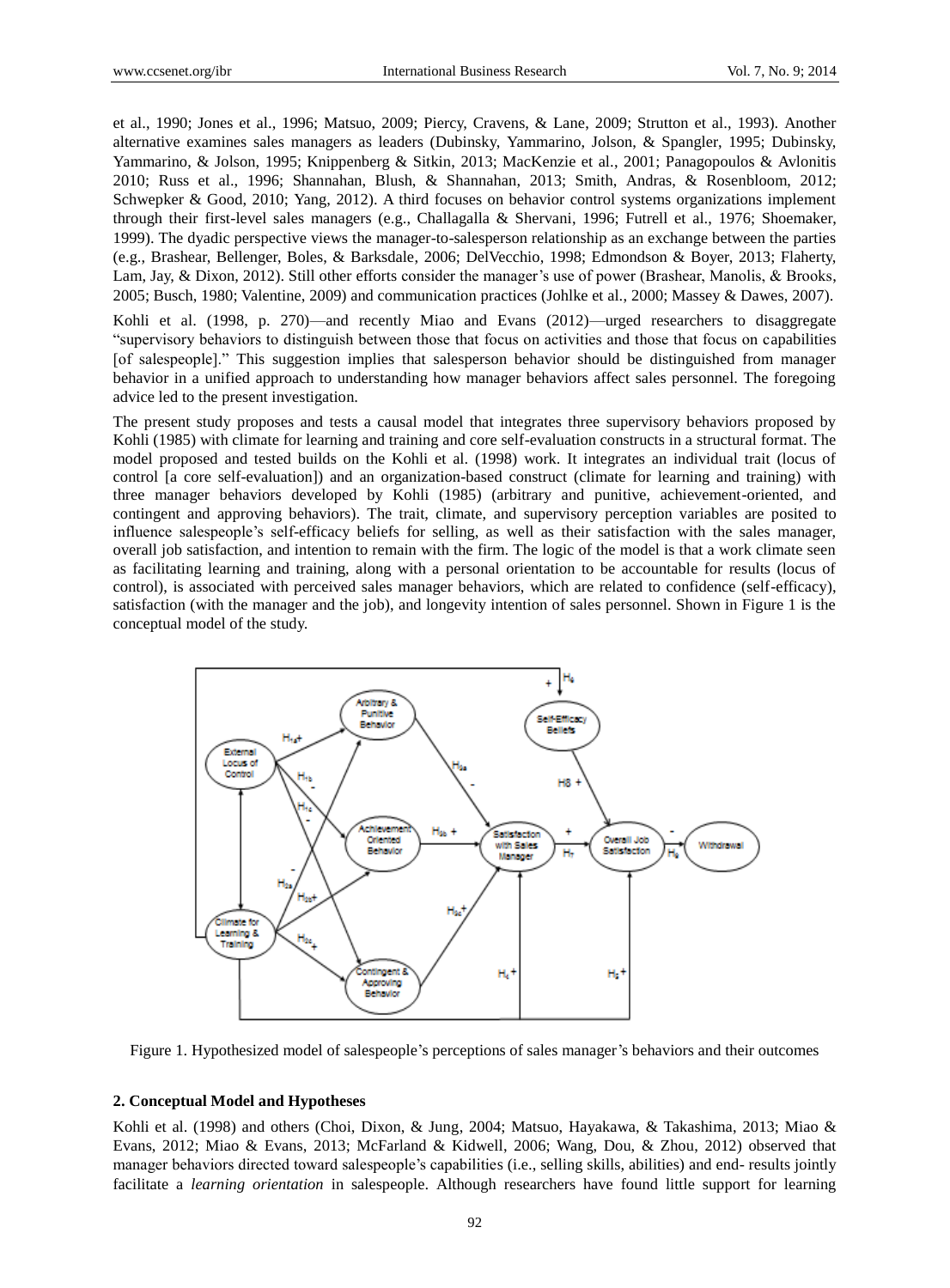orientation as a predictor of salespeople's performance, they have discerned that *developing salespeople's capabilities* and *facilitating their learning* characterize a long-term strategy commonly associated with *relationship building and account penetration* (Bell, Menguc, & Widing, 2010; Boichuck et al., 2014; Kohli et al., 1998).

# *2.1 Sales Manager Behaviors*

The three sales manager behaviors of interest in this study were arbitrary and punitive, achievement-oriented, and contingent and approving behaviors. These three were chosen for inclusion for three reasons. First, Kohli (1985) developed, measured, and tested these scales, which possess adequate reliability and validity (e.g., Kohli, 1985; Kohli et al., 1998). Second, the three exhibit both positive and negative managerial behaviors. Third, they have been found to be associated with various salesperson job-related outcomes (e.g., Kohli, 1985; Kohli et al., 1998).

*Arbitrary and punitive behavior* connotes punishment the sales manager applies (Podsakoff, Bommer, Podsakoff, & MacKenzie, 2006*). Achievement-oriented behavior* refers to the sales manager's facilitating performance of salespeople and recognizing their accomplishments and learning (Amyx & Alford, 2006). *Contingent and approving behavior* implies actions the manager takes that help the salesperson learn proper job procedures and approaches—an operant conditioning approach (Matsuo et al., 2013). Together, the three behaviors comprise a skill set of the sales manager.

Evidence suggests that perceptions of the sales manager and his/her skills may relate to salespeople's attitudes and outcomes (e.g., Sager, Dubinsky, & Wilson, 2009; Miao & Evans, 2012; Miao & Evans, 2013). Generally, salespeople's motivation is more positive to the extent that they see their sales manager as soliciting their input and developing a closer relationship (Kemp et al., 2013; Tyagi, 1985). Kohli (1985) and (Podsakoff et al., 2006) found that contingent and approving behaviors related positively to salespersons' perceptions of instrumentality of rewards and job satisfaction. Kohli et al. (1998) and Miao and Evans (2012) discerned that capability orientation (i.e., contingent and approving behaviors) is predictive of salespeople's learning orientation. Kohli (1985) found less support for the influence of achievement-oriented behaviors. Surprisingly, Kohli (1985) and Oren, Tziner, Nahshon, and Sharoni (2013) ascertained that perceptions of sales manager arbitrary and punitive behaviors were *positively* predictive of salespersons' self-efficacy beliefs. Although counterintuitive, the finding fits with theory in the area of punishment, as Arvey and Ivancevich (1980) articulated; it reflects operant conditioning (negative reinforcement).

## *2.2 Precursors of Perceptions of Sales Manager Behaviors*

The model incorporates two precursors of salespersons' perceptions of sales manager behavior: locus of control and climate for learning and training. Spector (1988) defined *locus of control* as an individual's generalized expectations that rewards, reinforcements, or outcomes in work are controlled either by one's actions (internal) or by other forces (external). It was included in the present study because whether an individual attributes performance to personal efforts (internal locus of control) or to outside entities or forces (e.g., business environmental phenomena such as product quality or company reputation, competitors, luck [external locus of control]) could conceivably influence the individual's reactions toward his or her job situation (perceptions of the manager's behavior toward the salesperson in this investigation). *Climate for learning and training* (CLT) refers to the degree to which individuals perceive that the firm fosters an environment for learning and training (Furnham, 1991). It was incorporated into this work because the environment of the organization is likely to reflect the kind of managerial behavior exhibited by sales managers (`a la organizational culture) and because it has been found to have an impact on salespersons' job-related outcomes (e.g., Sager et al., 2014).

# 2.2.1 Locus of Control

External locus of control is a *core self-evaluation* aligned with those developed in social learning theory (Bandura, 1986; Lam, Kraus, & Ahearne, 2010; Lee & Bell, 2013; Venkatesh, Challagalla, & Kohli, 2001). Locus of control is an estimate of the extent to which a person believes he/she can influence his/her environment (Boyd, Lewin, & Sager, 2009; Sager, Strutton, & Johnson, 2006; Hamwi, Rutherford, Boles, & Madupallo, 2014; Jelinek & Aheame, 2006; Lewin & Sager, 2010; Spector, 1988). "Externals" believe that the job environment dictates what happens to them (e.g., "The environment happens to me") and are characterized as having a more *external* locus of control—outside forces determine their fate. Individuals believing that they influence the job environment (e.g., "I happen to the environment")—"internals"—are typified as having a more *internal* locus of control (i.e., personal actions determine their fate). Internal locus of control is consistent with the accountability or "ownership" aspect of the sales job.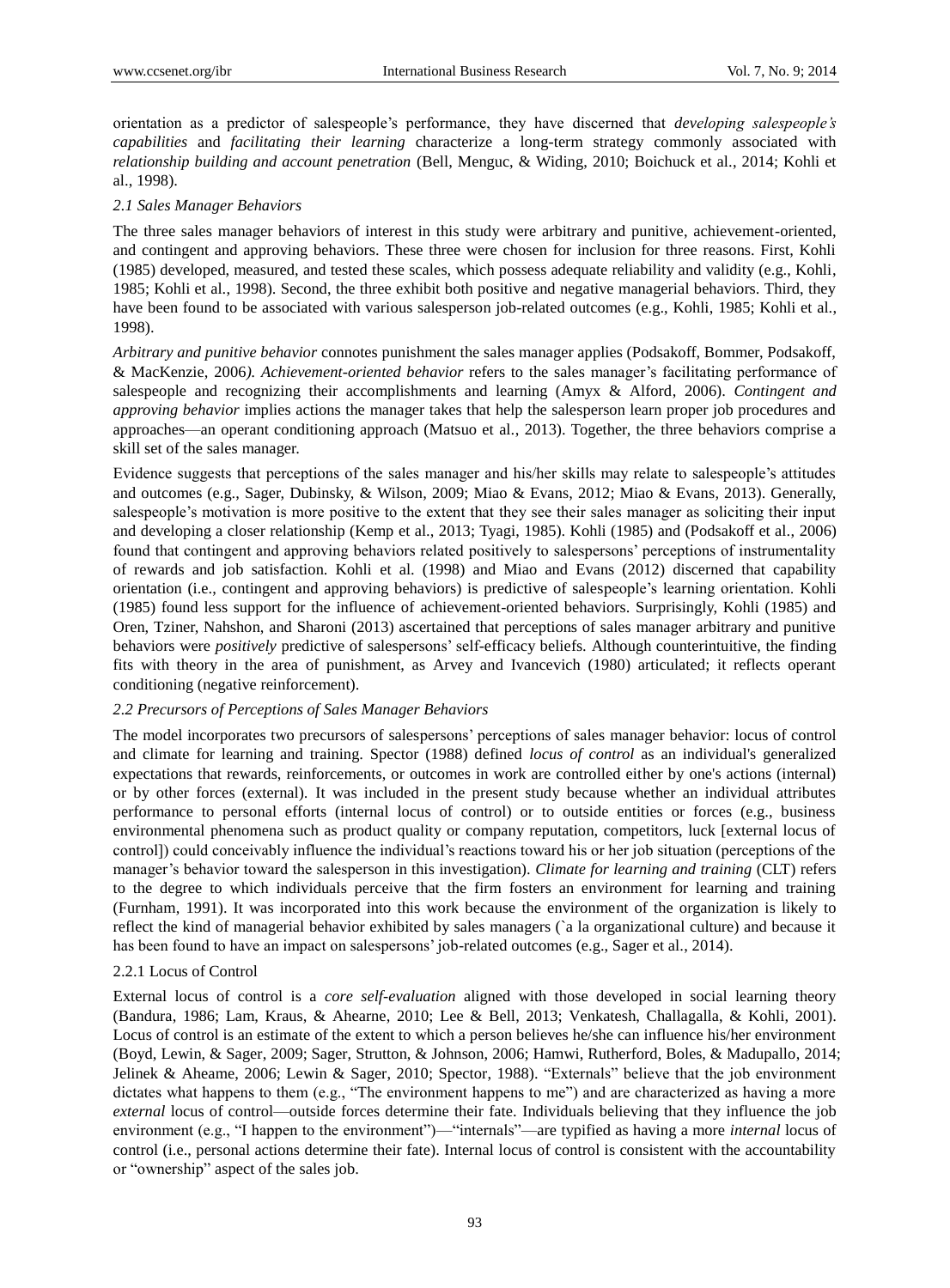To the extent that sales personnel are externally-oriented, they are expected to regard their managers' behaviors as arbitrary and punitive. After all, externals ascribe their performance partly as being strongly influenced by their manager (Hamwi et al., 2014). Also, externals are expected to view negatively achievement-oriented and contingent and approving behaviors the sales manager enacts. Moreover, externally-oriented salespeople are less inclined to perceive favorably *responsive* behaviors on the part of their immediate sales manager (Jelinek & Ahearne, 2006). Externals want the manager to provide concrete structure and procedures; that orientation may explain the counterintuitive findings for closeness and supervision reported by Jones et al. (1998).

Conversely, salespersons with an internal orientation perceive themselves as being ultimately responsible and accountable for their achievements. As such, they do not feel particularly affected by their managers' efforts. Therefore, internals will likely view their managers favorably when they engage in achievement-oriented and contingent and approving deportment. To the extent that locus of control is *internal*, salespersons should perceive their managers' behaviors as less punitive and more guidance oriented. So the personal perspective that the salespersons adopt—their core self-evaluation—influences how they perceive the manager's behavior (Boyd, Lewin, & Sager, 2009). Internally-oriented salespersons should regard the sales manager as a coach and a resource who can aid them, rather than as a taskmaster or a nuisance (Jelinek & Aheame, 2006).

Based on the foregoing, the following hypotheses are offered:

- H1a: The greater degree to which a salesperson has an external locus of control, the more the sales person perceives his/her sales manager as engaging in arbitrary and punitive behavior.
- H1b: The lower degree to which a salesperson has an external locus of control (i.e., the higher the internal locus of control), the more the salesperson perceives his/her sales manager as engaging in achievement-oriented behavior.
- H1c: The lower degree to which a salesperson has an external locus of control (i.e., the higher the internal locus of control), the more the salesperson perceives his/her sales manager as engaging in contingent and approving behavior.
- 2.2.2 Climate for Learning and Training

The model draws on social learning theory in its use of CLT and manager behaviors as affecting attitudes and outcomes. An environment that a salesperson views as fostering learning and training should facilitate positive perceptions of the sales manager's behavior and also contribute to satisfaction with the sales manager. That is, the learning and training aspect of a sales job is conceivably positively related to salespersons' perceptions of behavior and evaluations of (i.e., satisfaction with) the sales manager.

The model taps "valuation," an assessment of some aspect of the environment of a workplace (CLT here). In essence, salespersons interpret and evaluate their environment. Valuation is "a cognitive representation of the features of the environment…interpreted in light of the individual's values and in terms of its significance for the individual's well-being" (Brown & Leigh, 1996, p. 358). From the researcher's perspective, the environment in which a salesperson operates serves as a basis (or constant) for inferring salesperson behaviors and attitudes. Aspects of the salesperson's environment include the task-based environment (job itself) (Lam, 2012; Medhurst & Albrecht, 2011), the supportive environment (e.g., support for training and learning) (Boichuk et al., 2014; Kemp et al., 2013), abilities of senior management (Chakrabarty, Brown, & Widing, 2012; Mulki, Jaramillo, & Locander, 2009), and product development capabilities of the firm (Fu et al., 2010; Joshi, 2010).

Specifically, CLT is expected to facilitate achievement-oriented and contingent and approving behaviors of sales managers (Matsuo, Hayakawa, & Takashima, 2013). In line with social learning theory, an environment that is seen as fostering learning should also promote learning-oriented behaviors of sales managers. Such an environment should foster satisfaction with the sales manager and indirectly promote satisfaction with the overall sales job (Matsuo, Hayakawa, & Takashima, 2013).

Based on the preceding dialectic, the following hypotheses are posited:

- H2a: The greater the degree to which a salesperson perceives the organization as providing a climate for learning and training, the less the salesperson perceives his/her sales manager as engaging in arbitrary and punitive behavior.
- H2b: The greater the degree to which a salesperson perceives the organization as providing a climate for learning and training, the more the salesperson perceives his/her sales manager as engaging in achievement-oriented behavior.
- H2c: The greater the degree to which a salesperson perceives the organization as providing a climate for learning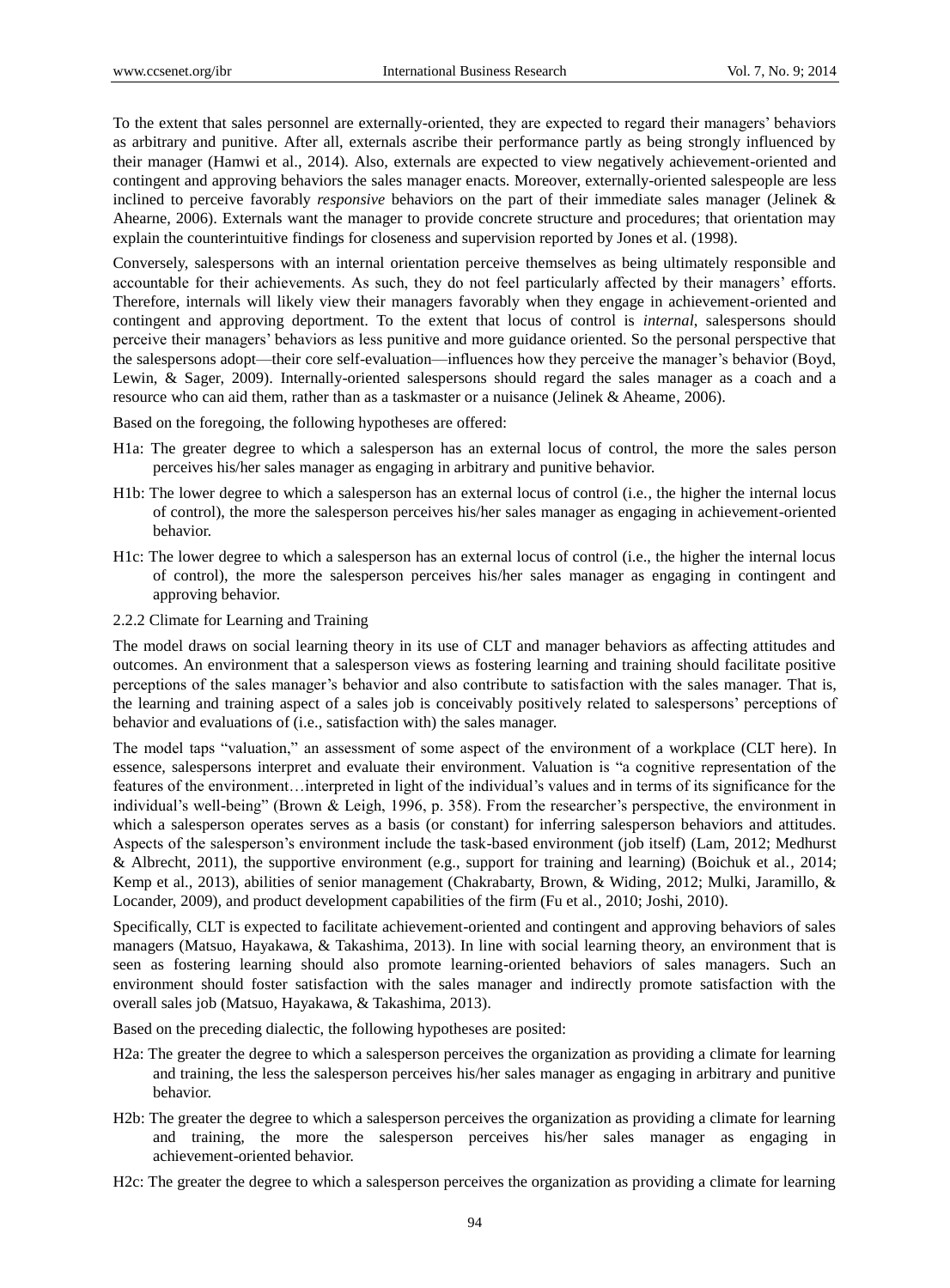and training, the more the salesperson perceives his/her sales manager as engaging in contingent and approving behavior.

Climate for learning and training is posited to be positively related to salesperson self-efficacy beliefs. Bandura (1986) defined task-specific self-efficacy as a belief in one's ability to perform a particular task. Mulki, Lassk, and Jaramillo (2008, p. 292) averred that "self-efficacy provides salespeople with the focus and confidence needed...to get the sales job done...." An environment that fosters learning should enhance self-efficacy beliefs—which is why self-efficacy was included in the model. Indeed, Sager et al. (2014) observed that training climate is positively related to salesperson ability to use sales training materials in the field. Thus, the following hypothesis is proffered:

H3: The greater the degree to which a salesperson perceives the organization as providing a climate for learning and training, the higher the salesperson's self-efficacy beliefs.

## *2.3 Outcome Variables*

Satisfaction with the sales manager, overall job satisfaction, and intention to remain with the organization (withdrawal) were the job-related outcomes of the study. The three were included in the study because of their importance in extant sales management research and to sales practitioners, as well as their impact on other salesperson response variables (e.g., organizational commitment, job involvement, emotional exhaustion).

The three sales manager behaviors are expected to determine the salesperson's satisfaction with their sales manager. To the extent that the manager's behaviors are viewed as arbitrary and punitive, the salesperson should be *less* satisfied with the sales manager. Conversely, to the extent that the sales manager is perceived as exerting achievement-oriented and contingent and approving behaviors, the salesperson should be *more* satisfied with the sales manager.

Taken together, the three proposed relationships imply that to the extent that the manager *reinforces* positive behaviors on the salesperson's part, the salesperson should be *more satisfied* with the manager. To the degree that the manager employs negative behaviors, the salesperson should be *less satisfied* with the sales manager (e.g., Jelinek & Aheame, 2006).

The previous discussion leads to the following hypotheses:

- H4a: The greater the degree to which the salesperson perceives his/her sales manager as engaging in arbitrary and punitive behavior, the lower his/her satisfaction with the sales manager.
- H4b: The greater the degree to which the salesperson perceives his/her sales manager as engaging in achievement-oriented behavior, the higher his/her satisfaction with the sales manager.
- H4c: The greater the degree to which the salesperson perceives his/her sales manager as engaging in contingent and approving behavior, the higher his/her satisfaction with the sales manager.

## *2.4 Proposed Mediating Relationships for Sales Manager Behaviors*

The three manager behavior variables are posited as *mediating* the relationship between the two precursors of sales manager behaviors (CLT and locus of control) and satisfaction with the sales manager. Shown in Figure 1 is the presumed mediation. A salesperson's perceptions of his/her manager's behaviors are predicated on a salesperson's locus of control and CLT; those perceived manager behaviors presumably influence one's satisfaction with the sales manager.

Possibly other relationships exist between CLT and outcome variables *beyond* those exerted through manager behaviors (Slocum 1974). H5 posits that a *direct* relationship exists between CLT and satisfaction with the sales manager *over and above* the indirect relationships proposed in H2a, H2b, and H2c and H4a, H4b, and H4c. A full mediation test entails comparing the hypothesized model with the model augmented by H5 and with a model *omitting* H4a, H4b, and H4c but including H5.

The relationships proposed in H2a, H2b, and H2c and in H4a, H4b, and H4c convey the idea that CLT influences satisfaction with the sales manager through the three manager behaviors. However, CLT may *directly* affect *another* outcome variable—overall job satisfaction (H6). Also, as noted earlier, conceivably a positive learning and training climate (CLT) affects salespersons' self-efficacy beliefs—H3—and those beliefs have an impact on overall job satisfaction (H7) (e.g., Sager et al., 2014).

The foregoing disquisition leads to the following hypotheses:

H5: The greater the degree to which a salesperson perceives the organization as providing a climate for learning and training, the higher the salesperson's satisfaction with the sales manager.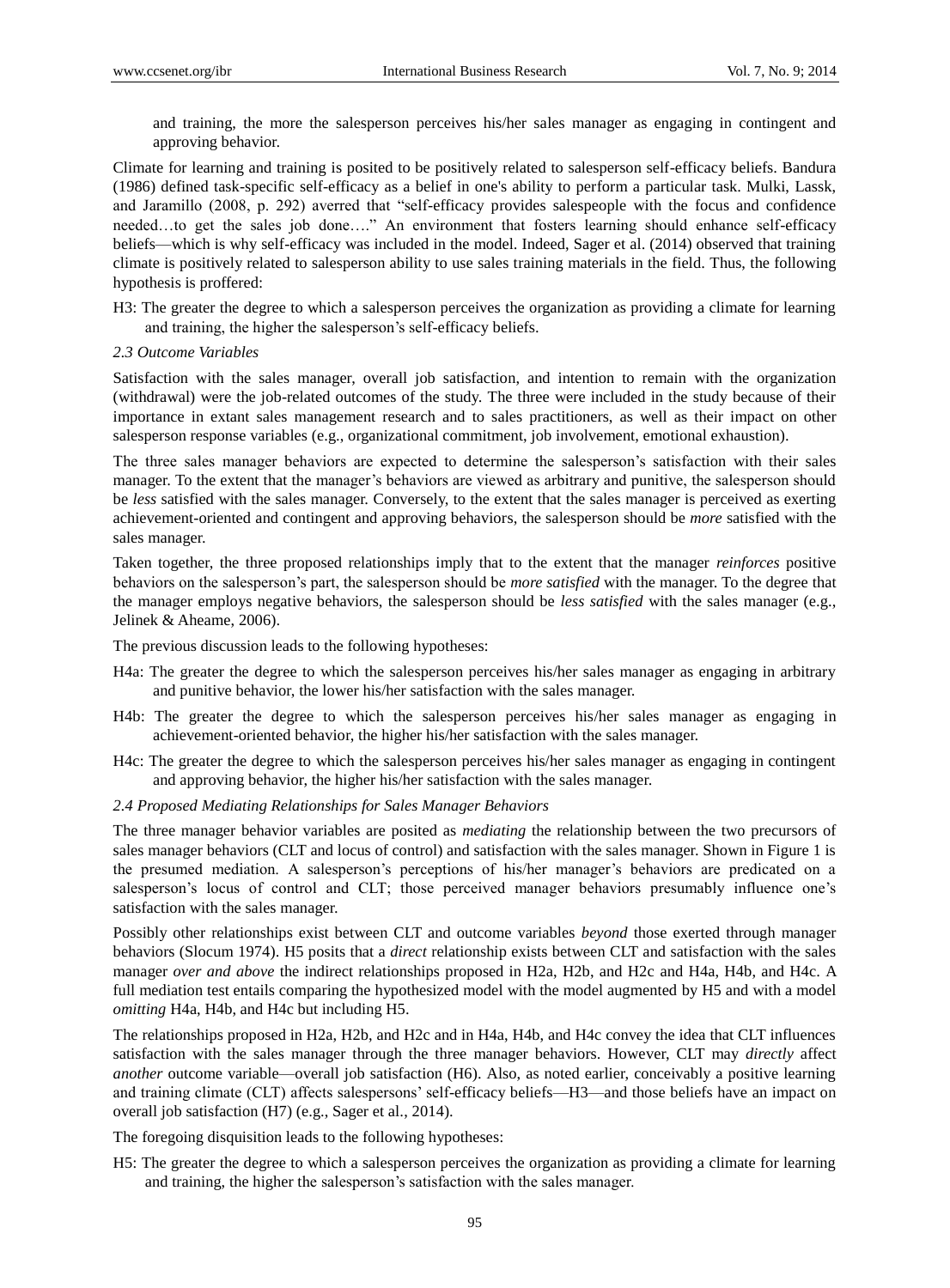- H6: The greater the degree to which a salesperson perceives the organization as providing a climate for learning and training, the higher the salesperson's overall job satisfaction.
- H7: The greater the self-efficacy beliefs of the salesperson, the higher his/her overall job satisfaction.

Satisfaction with the sales manager is expected to channel salespersons' perceptions of their managers' behavior through to overall job satisfaction. In causal terms, satisfaction with the sales manager putatively mediates manager behaviors and overall job satisfaction (Edmondson & Boyer, 2013). An alternative configuration, though, is possible. Perceptions of sales manager behavior may *directly* influence *overall* job satisfaction—and also affect overall job satisfaction through satisfaction with the sales manager. That relationship is tested through an alternative structural model.

H8: The greater the salesperson's satisfaction with the sales manager, the higher his/her overall job satisfaction.

Lastly, overall job satisfaction will presumably have a positive impact on salesperson intentions to remain with the firm. After all, if sales personnel have a favorable affect toward their job situation, they are less likely to look for other job alternatives or to consider leaving the organization (e.g., Naletelich et al., 2014).

H9: The greater the salesperson's overall job satisfaction, the higher his/her intentions to remain with the firm.

# **3. Method**

# *3.1 Research Context and Data Collection*

Data used to test the model of sales manager behavior were gathered from salespeople employed in a manufacturer and distributor of specialty chemicals. Nine hundred ninety-six salespeople, the company's U.S. sales force, received a ten page questionnaire from the researchers through the company (internal) mail system. The questionnaire included a letter from the national sales manager offering support for the study and assuring anonymity of response. Completed, usable questionnaires were received from 458 salespeople (46 percent response rate).

# *3.2 Measures*

All constructs in the model were operationalized using established measures. A Likert-type response format was used wherever possible. Shown in Table 1 are construct items and their respective loadings and reliabilities. Fourteen items were eliminated across the constructs to enhance reliability and avoid substantial cross-loading. The lowest composite reliability was .87—for arbitrary and punitive behavior; the lowest average variance extracted was .56—for external locus of control. Item loadings exceeded twice the standard error in all cases. The phi matrix of construct correlations for the measurement model and the covariance matrix of eta and ksi were examined to assess discriminant validity and potential for structural relationships. Direction and magnitude of the coefficients suggested that constructs were interrelated yet distinct.

Reproduced covariances from structural model tests paralleled the structure of the phi matrix. Notably, the manager behavior constructs correlated among themselves and with manager satisfaction. The manager behavior constructs also correlated strongly with CLT. The higher correlations were borne out in a test of correlated residuals.

| <b>Construct Item</b> |                                                                      | λí  | Item Rel. |
|-----------------------|----------------------------------------------------------------------|-----|-----------|
| <b>MPB</b>            | SM6 Rules with an iron hand.                                         | .71 | .51       |
|                       | SM8 Speaks in a manner not to be questioned.                         | .58 | .33       |
|                       | SM10 Refuses to give in when I disagree with his or her suggestions. | .78 | .61       |
|                       | SM12 Needles me for greater effort.                                  | .51 | .27       |
|                       | SM14 Demands more than I can do.                                     | .66 | .43       |
|                       | SM <sub>16</sub> Rides me if I make a mistake.                       | .78 | .61       |
|                       | SM18 Insists that everything be his/her way.                         | .89 | .79       |
| AOB                   | SM7 Encourages continual improvement in my performance.              | .86 | .74       |
|                       | SM9 Consistently sets challenging goals for me.                      | .80 | .63       |
|                       | SM13 Lets me know that I need to perform at my highest level.        | .71 | .50       |
|                       | SM15 Demonstrates confidence in my ability to meet most objectives.  | .71 | .50       |

| Table 1. Constructs, items, and reliabilities |  |  |  |
|-----------------------------------------------|--|--|--|
|-----------------------------------------------|--|--|--|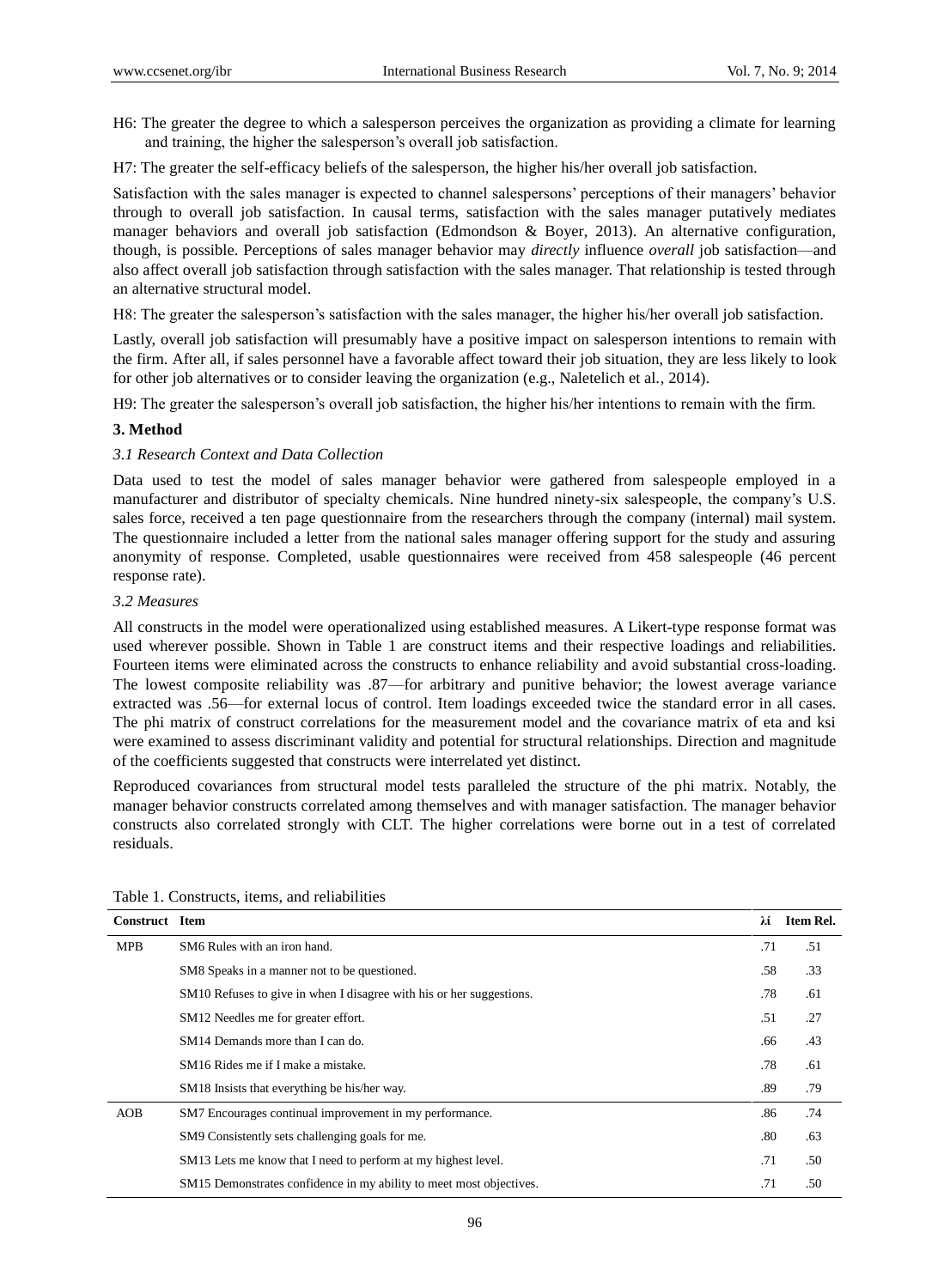| SM11 Gives me recognition for improvement in my performance.<br>CAB                                            | .83     | .69 |
|----------------------------------------------------------------------------------------------------------------|---------|-----|
| SM17 Gives clear recognition for outstanding work.                                                             | .87     | .76 |
| SM19 Praises me when my performance is especially good.                                                        | .99     | .98 |
| SM20 Shows approval for me when I put forth my best efforts                                                    | .96     | .92 |
| <b>SEB</b><br>SE1 I am good at selling.                                                                        | .70     | .49 |
| SE2 It is difficult for me to put pressure on a customer. (reverse scored)                                     | .51     | .26 |
| SE3 I know the right things to do in selling situations.                                                       | .75     | .56 |
| SE4 I find it difficult to convince a customer who has a different viewpoint than mine. (reverse scored)       | .61     | .37 |
| SE5 My temperament is not well-suited for selling. (reverse scored)                                            | .50     | .25 |
| SE6 I am good at finding out what customers want.                                                              | .71     | .51 |
| SE7 It is easy for me to get customers to see my point of view.                                                | .70     | .48 |
| <b>MSAT</b><br>SM1 My sales manager does a good job of helping me develop my potential.                        | .93     | .86 |
| SM2 In general, I am satisfied with my sales manager.                                                          | .98     | .96 |
| SM3 I enjoy working with my sales manager.                                                                     | .85     | .72 |
| SM4 My sales manager is too interested in his or her personal success to care about my needs. (reverse scored) | .68     | .46 |
| SM5 My sales manager sees that I have the things I need to do my job.                                          | .77     | .59 |
| <b>OJSAT</b><br>JS1 I find real enjoyment in my job.                                                           | .90     | .80 |
| JS2 I like my job better than the average worker does.                                                         | .88     | .78 |
| JS3 I am seldom bored with my job.                                                                             | .76     | .58 |
| JS4 I would not consider taking another job.                                                                   | .62     | .39 |
| JS5 Most days I am enthusiastic about my job.                                                                  | .88     | .77 |
| JS6 I feel fairly well satisfied with my job.                                                                  | .82     | .67 |
| WITH<br>W1 During the next six months, I intend to search for another full-time job.                           | .97     | .95 |
| W2 I intend to leave this division during the next six months.                                                 | .96     | .92 |
| W4 I regularly think about quitting my job.                                                                    | .83     | .69 |
| <b>ELOC</b><br>L5 Getting the job you want is mostly a matter of luck.                                         | .70     | .49 |
| L6 Making money is primarily a matter of good fortune.                                                         | .72     | .51 |
| L8 In order to get a really good job you need to have family members or friends in high places                 | .78     | .60 |
| L9 Sales success is usually a matter of good fortune                                                           | $.80\,$ | .64 |
| L10 When it comes to landing a really good job, who you know is more important than what you know              | .67     | .45 |
| L12 To make a lot of money you have to know the right people.                                                  | .70     | .49 |
| L13 It takes a lot of luck to be an outstanding employee on most jobs.                                         | .78     | .62 |
| 16. The main difference between people who make a lot of money and people who make a little money is luck. .76 |         | .58 |
| CLT<br>LT1 My sales manager reviews my performance on a regular basis.                                         | .74     | .54 |
| LT2 There are appropriate induction procedures in this division.                                               | .53     | .28 |
| LT3 I have received the training I need to do a good job.                                                      | .71     | .51 |
| LT4 In this division, we are committed to helping each other learn from our own sales experiences.             | .80     | .64 |
| LT5 In general, this division learns as much as possible from its successes and its failures.                  | .80     | .65 |
| LT6 The training I receive is of high quality.                                                                 | .78     | .61 |

MPB = Arbitrary and Punitive Behavior, AOB = Achievement-Oriented Behavior,

CAB = Contingent and Approving Behavior; SEB = Self –Efficacy Beliefs;

MSAT = Satisfaction with Sales Manager; OJSAT = Overall Job satisfaction,

WITH = Withdrawal Intentions; ELOC = External Locus of Control; CLT = Climate for Learning and Training.

## *3.3 Analyses*

3.3.1 Evaluation of the Structural Model

A general goal of the structural model analyses was to assess to what extent the *theory model* comprised of nine hypothesized paths accounts for *unique variation* in the range of chi-square occurring between the just-identified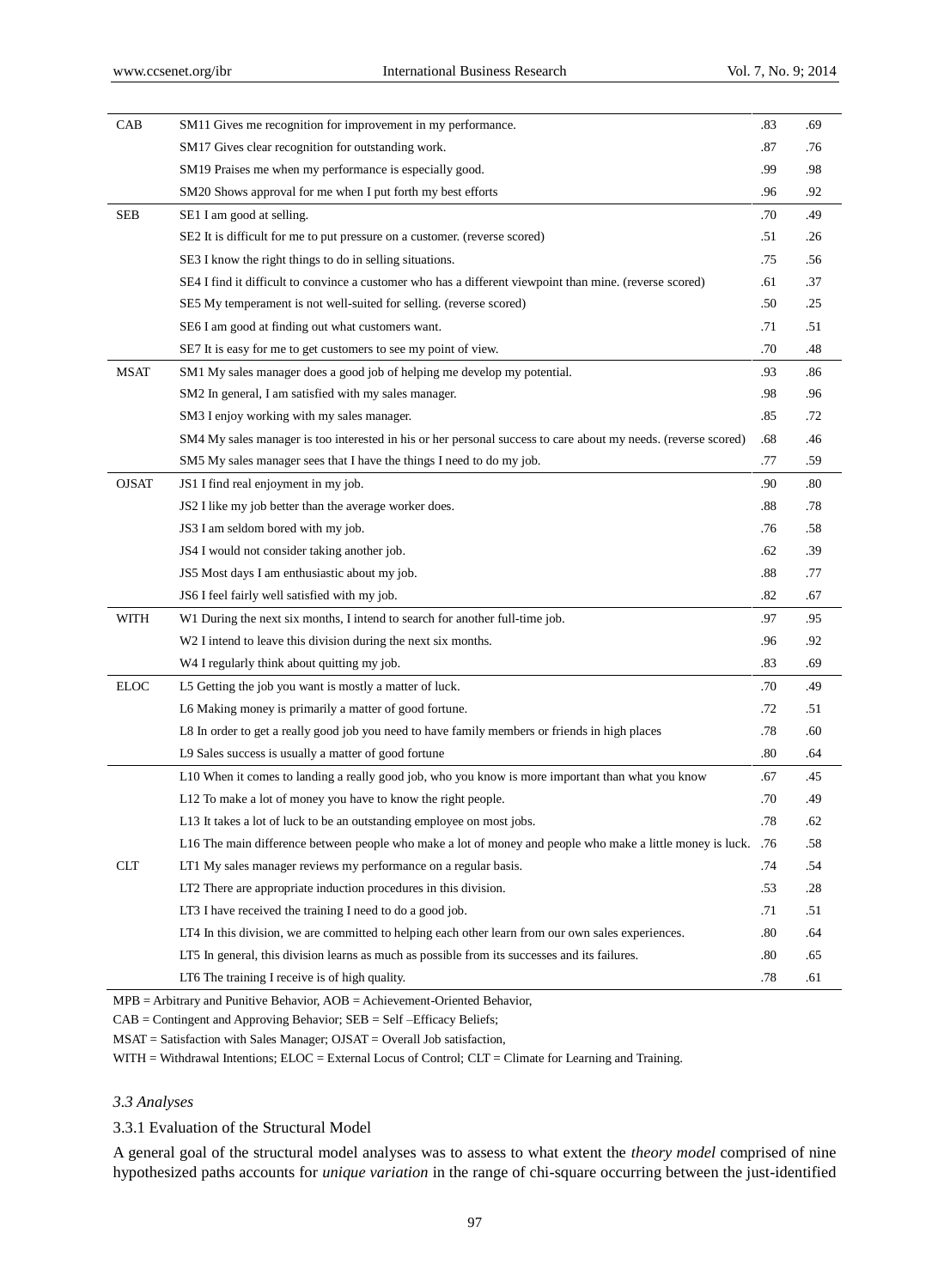model and the structural null model (Williams & Holahan 1994). A second goal of the analyses was to examine the mediating role of manager behaviors as a set. As Anderson and Gerbing (1988) urged, two anchor models were employed as reference points for comparing chi-square driven statistics generated for the theory model: the just-identified (all paths) model and the structural (null or no paths) model. Because it incorporates all possible unidirectional paths, the all paths model should have the lowest chi-square. The structural null model should have the highest chi-square, as it lacks structural paths.

In Table 2, the theory model and its variants are arrayed within the range between just-identified and structural null models. For each structural model, the analyst can note changes in reproduction of the covariance matrix as reflected by chi-square and the fit indices. An objective of the analyst is to evaluate the utility of each path added to or trimmed from the model and to determine the extent of mediation effected through manager behaviors.

| Model                                                       | $\chi$ <sup>2</sup> | df  | $\chi$ 2 /df | RMSR | TLI | PGFI | <b>CFI</b> | apb | cab | aob | sebs    | msat | oisat withd | withd |
|-------------------------------------------------------------|---------------------|-----|--------------|------|-----|------|------------|-----|-----|-----|---------|------|-------------|-------|
| <b>Measurement Model</b>                                    | 4160.00             | 786 | 5.31         | .06  | .92 | .64  | .93        |     |     |     |         |      |             |       |
| Just-identified Model                                       | 4412.53             | 786 | 5.61         | .08  | .92 | .63  | .93        | .25 | .47 | .55 | .23     | .77  | .41         | .53   |
| <b>Hypothesized Model</b><br>(Figure 1)<br>mediator checks: | 4553.95             | 804 | 5.66         | .10  | .92 | .63  | .92        | .25 | .47 | .57 | .12     | .76  | .28         | .49   |
| omit H <sub>3</sub> paths                                   | 4745.63             | 807 | 5.88         | .11  | .91 | .62  | .92        | .32 | .65 | .79 | .08     | .76  | .16         | .49   |
| omit H1, H2 paths                                           | 5070.68             | 810 | 6.26         | .24  | .91 | .62  | .91        | --  |     | $-$ | .10     | .63  | .10         | .47   |
| Adjustments to theory<br>model:                             |                     |     |              |      |     |      |            |     |     |     |         |      |             |       |
| add seb $\rightarrow$ ojsat                                 | 4516.07             | 803 | 5.62         | .098 | .92 | .64  | .92        | .23 | .47 | .56 | .10     | .76  | .33         | .49   |
| Trimmed path model<br>(Figure 2)                            | 4526.83             | 807 | 5.61         | .098 | .92 | .64  | .92        | .25 | .47 | .59 | $.10\,$ | .76  | .35         | .49   |
| Absolute null model                                         | 50337.3             | 861 |              |      |     |      |            |     |     |     |         |      |             |       |

Table 2. Fit statistics for manager-based and attribute-based models

RMSR = root mean square residual; TLI = Tucker Lewis Index (Non-Normed Fit Index); PGFI=Parsimonious Goodness of Fit Index; CFI = Comparative Fit Index. "apb," "cab," "aob," "msat," "ojsat," "withd" = coefficients of determination for arbitrary and punitive behavior, contingent and approving behavior, achievement-oriented behavior, self-efficacy beliefs, satisfaction with sales manager, overall job satisfaction, and withdrawal intentions, respectively.

## 3.3.2 Test of Mediating Relationships

A mediating relationship is the way an independent variable influences a dependent variable both directly and through another variable—the proposed mediator. In the structural model, the set of the three manager behavior mediated between the two precursors and satisfaction with the sales manager. Theoretically, within the backdrop set through locus of control and CLT, the behaviors the manager manifests affected salespeople's satisfaction with the sales manager, and perhaps also influenced, to some extent, salespeople's overall job satisfaction. Baron and Kenney (1986) and Holmbeck (1997) addressed directly the role of mediation in a causal network.

To assess the mediating relationship for manager behaviors, several structural models were evaluated:

- 1) The effect of CLT on satisfaction with the sales manager;
- 2) The effect of the three manager behaviors and CLT on satisfaction with the sales manager; and
- 3) The effect of the three manager behaviors net of CLT on satisfaction with the sales manager.

Evidence of mediation by the set of manager behaviors existed to the extent that the joint effects of *both* CLT and manager behaviors exceeded that of CLT alone, as evidenced by variation in satisfaction with the sales manager or the extent of covariance matrix reproduction achieved. If the coefficient of determination is greater or the chi-square for the second model is less than that for the first model, the manager behavior constructs accounted for a unique effect of CLT on satisfaction with the sales manager through the manager behaviors (Baron & Kenney 1986). If, for the third model above, the coefficient of determination for satisfaction with the sales manager is substantially lower or the chi-square generated for the third model is less than that for the first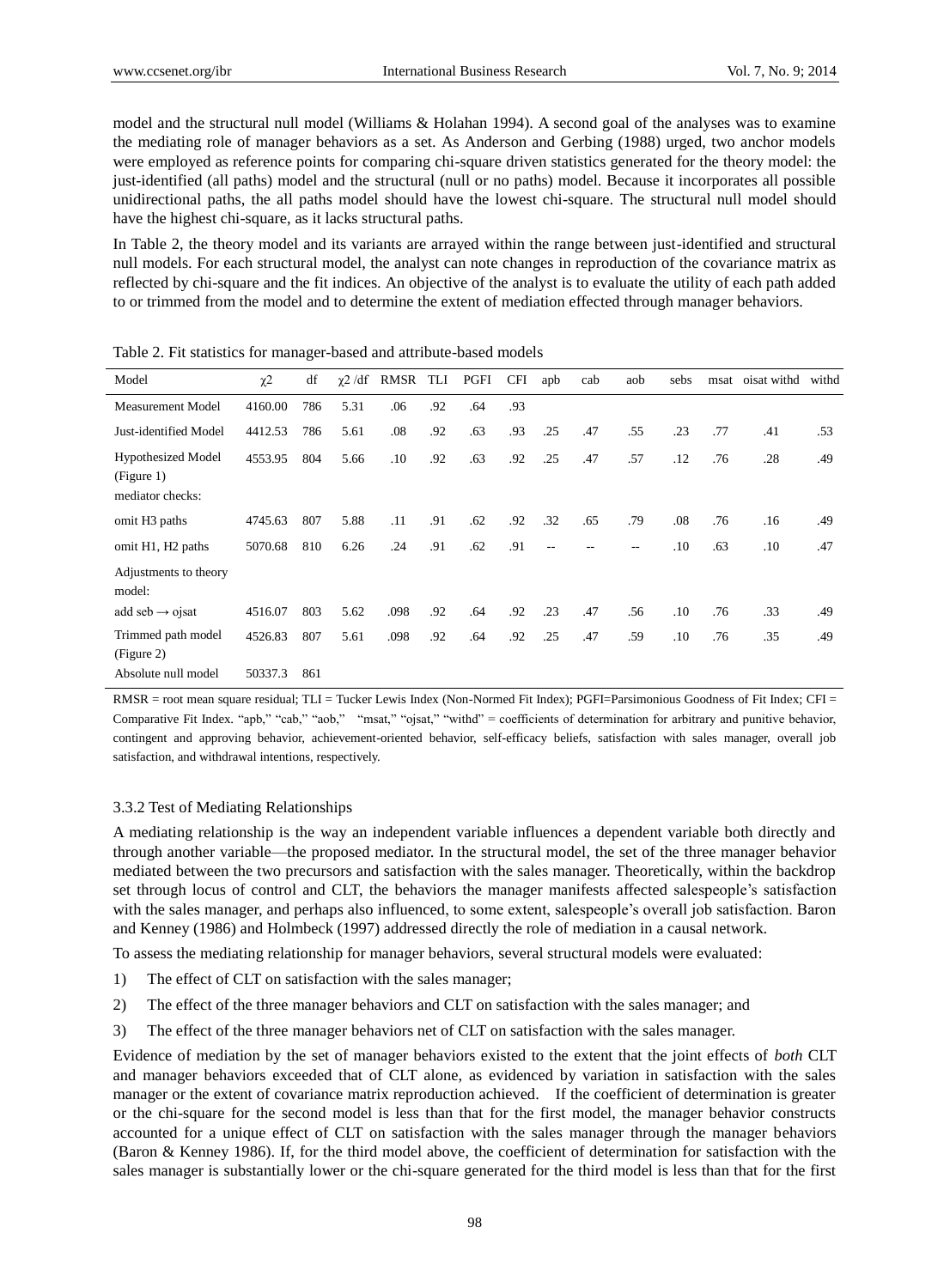or second models, manager behaviors contributed directly to manager satisfaction, and CLT either failed to contribute uniquely as measured or was embedded within the manager behaviors. The implication of supporting the second model above was that a positive CLT evinced through manager behaviors contributed uniquely to salespeople's satisfaction with the manager beyond the direct effect posited in H5. And that structure was what was desired in this study.

#### *3.4 Tests of the Model*

#### 3.4.1 Theory Model Fit

The measurement model exhibited acceptable fit (Tucker-Lewis Index = .91), per Bagozzi and Heatherton (1999) and Hu and Bentler (1999). Hypothesized relationships were evaluated through structural equation modeling.

Both the theoretical model in Figure 1 and mediation models were evaluated. Mediator analyses entailed comparing the theoretical model linkages with models lacking linkages between manager behaviors and manager satisfaction and models lacking linkages between locus of control and CLT and manager behaviors. The range of fit, depicted in Table 2, extended from a chi-square of 4412 for the just-identified model to a chi-square of 50,337 for the absolute null model. Within the range, the theoretical model exhibited a chi-square of 4554. It appeared to do a reasonable job of approximating a model with all possible unidirectional paths—although the root mean square residual estimates exceeded the.09 benchmark suggested by Hu and Bentler (1999). The proposed model was useful, but it could better capture variation within the sample covariance matrix. Consider, though, that the model was specified to evaluate the influence of perceived manager behaviors relative to CLT and locus of control rather than for optimally capturing all possible relationships between the model constructs.

#### 3.4.2 Support for Hypothesized Paths

Mixed support existed for the relationships hypothesized in H1a, H1b, and H1c. The ksi coefficient suggested that externally-oriented salespeople appeared likely to perceive the sales manager as exhibiting arbitrary and punitive behavior (thus supporting H1a). However, no support was found for relationships between locus of control and achievement-oriented or contingent approving behaviors (thus rejecting H1b and H1c).

Consistent support existed for relationships posited in H2a, H2b, and H2c. Salespersons' perceptions of the sales organization climate (CLT) related *positively* to perceptions of sales managers' achievement-oriented and contingent and approving behaviors and *negatively* to their views of sales managers' arbitrary and punitive behaviors. Coefficients of determination depicted in Figure 2 and summarized in Table 2 indicated that CLT explained considerable variation in perception of managers' behaviors, particularly for achievement-oriented behavior. These findings suggested that a work climate emphasizing high CLT promoted positive perceptions of manager behaviors directed toward achieving goals and reinforcing salespeople's efforts to achieve targets. Moreover, CLT was positively associated with salesperson self-efficacy beliefs (thus supporting H3).

As posited, manager behaviors accounted for considerable variation (76 percent, Table 2, Figure 2) in satisfaction with the sales manager, thus supporting H4a, H4b, and H4c. Indeed, manager behaviors accounted for considerably more variation in satisfaction with the sales manager through testing of the theory model than did CLT through its direct path (thus rejecting H5). The finding fit the logic that salespeople compartmentalize their job. A network of relationships existed with the sales manager. Another network of relationships appeared with work climate. Accordingly, the environment the company sustains (fostering CLT) and the three behaviors of its sales managers *jointly* influenced affective constructs.

CLT accounted for considerable unique variation in overall job satisfaction, supporting H6 (Table 2, Figure 2). Apparently, a climate that fostered salespeople's attaining skills and belief in their skills (strengthening their self-efficacy beliefs) also facilitated overall satisfaction with the job—*independently* of the sales manager. Conversely, satisfaction with the sales manager appeared to contribute little to overall satisfaction (thus rejecting H8). When a path was extended from self-efficacy beliefs to overall job satisfaction, the proportion of overall satisfaction explained augmented to .39 (Figure 2). It appeared that a salesperson's confidence in his/her selling skills and belief that the organization supported learning drove overall job satisfaction, independently of the manager's influence (thus supporting H7).

The model accounted for over fifty percent of variation in withdrawal intentions, supporting H9. The influences of CLT and self-efficacy beliefs occurred *through* overall job satisfaction—*not* through manager behaviors. Therefore, a work environment that facilitated overall job satisfaction positively influenced longevity intention of salespeople. Salespeople who derived positive skill beliefs and overall satisfaction from their jobs desired to stay with the organization.

Manager behaviors affected satisfaction with the manager, but were independent of withdrawal intentions. The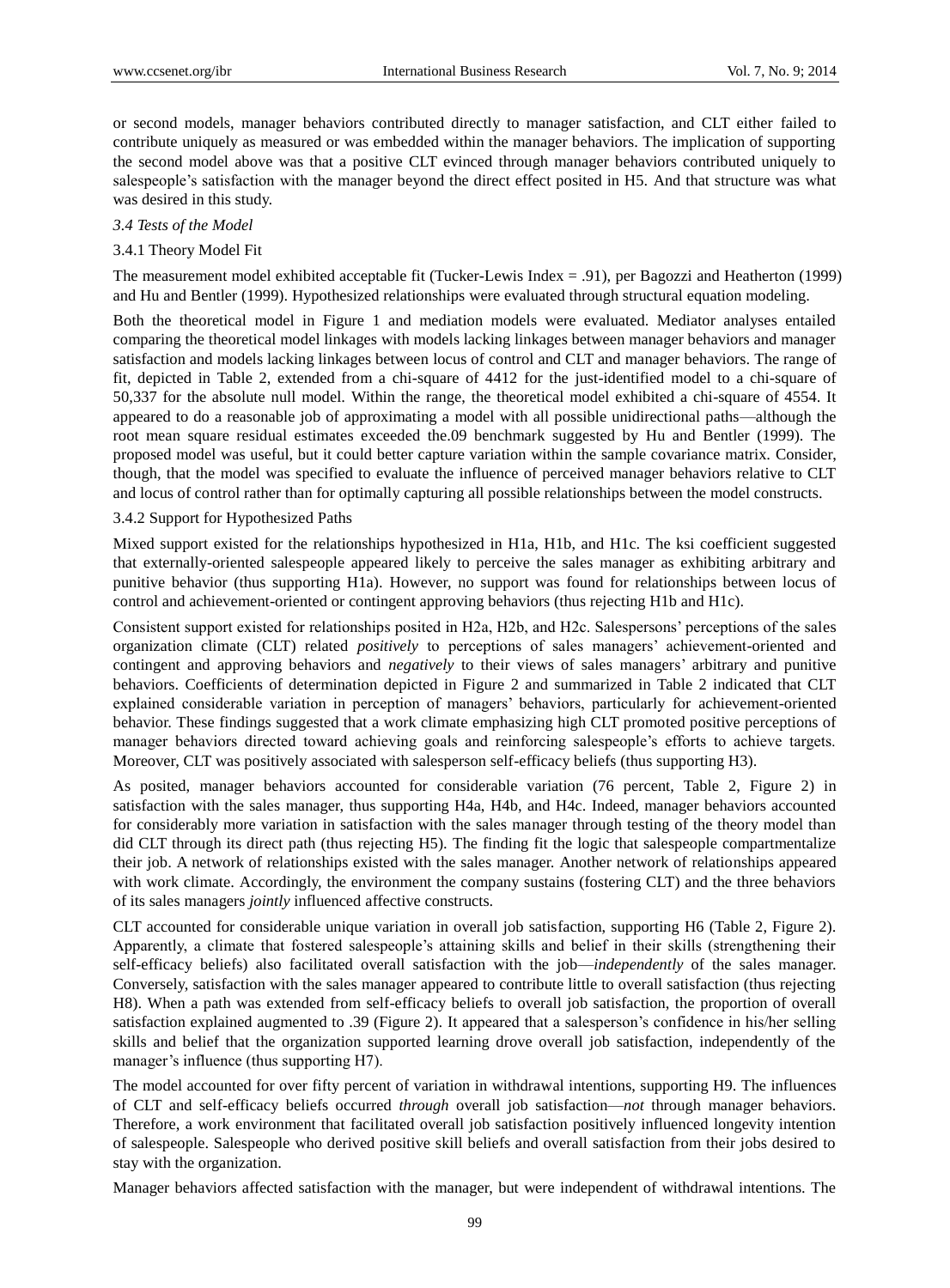finding may be peculiar to sales environments, where experienced salespeople operate more or less independently. However, the finding also suggested that salespeople as boundary spanners may depend on the organization to a greater extent than they do on the immediate manager. Support systems that the organization offers through its communication structure may facilitate positive affect to a much greater extent than was previously thought to be the case.

## 3.4.3 Mediating Relationships

As shown in Table 2, the *hypothesized* model fit *better* than did the mediator check models. Fit indices were lower and residual variation more extreme for the two mediator checks. Sales manager behaviors appeared to influence satisfaction with the sales manager more so than did CLT and locus of control.



1. Path from self efficacy to overall job satisfaction was tested in a separate model (a), as indicated in Table 2. Figure 2. Findings for manager based (theory) model test

## **4. Discussion and Implications**

The hypothesized mediating model (Figure 1) reproduced the sample covariance matrix nearly as well as did all the paths (just-identified model) (Table 2). The trimmed path model performed better than the hypothesized model. Yet both the hypothesized model and the trimmed path models accounted for substantial variance in outcome constructs with the exception of self-efficacy.

Structural model testing supported a mediating role for manager behaviors as a determinant of satisfaction with the sales manager. Locus of control and perceptions of a learning-oriented climate affected the way sales managers' behaviors were viewed. But the way salespeople perceived their managers' behaviors was the chief determinant of their satisfaction with the sales manager.

External locus of control predicted only arbitrary and punitive behaviors on the manager's part. It appears that locus of control and perhaps other individual traits may not be particularly useful predictors of manager-related constructs. Conversely, climate for learning and training, a work setting where learning and training are supported, was related to manager behaviors in a positive matrix, and through those behaviors were highly predictive of satisfaction with the sales manager. The climate the manager and salesperson function in seemingly reinforce manager behaviors.

## *4.1 Domains of the Salesperson's Existence*

The model of manager behaviors was highly predictive of satisfaction with the sales manager and moderately predictive of overall job satisfaction and withdrawal intentions. It is reasonable to portray overall job satisfaction as having determinants other than the sales manager (e.g., job characteristics, organizational characteristics, role stress). Satisfaction with the sales manager correlated .33 with overall job satisfaction, suggesting partial overlap. These results reinforce the notion that the domain of the salesperson/sales manager relationship diverges from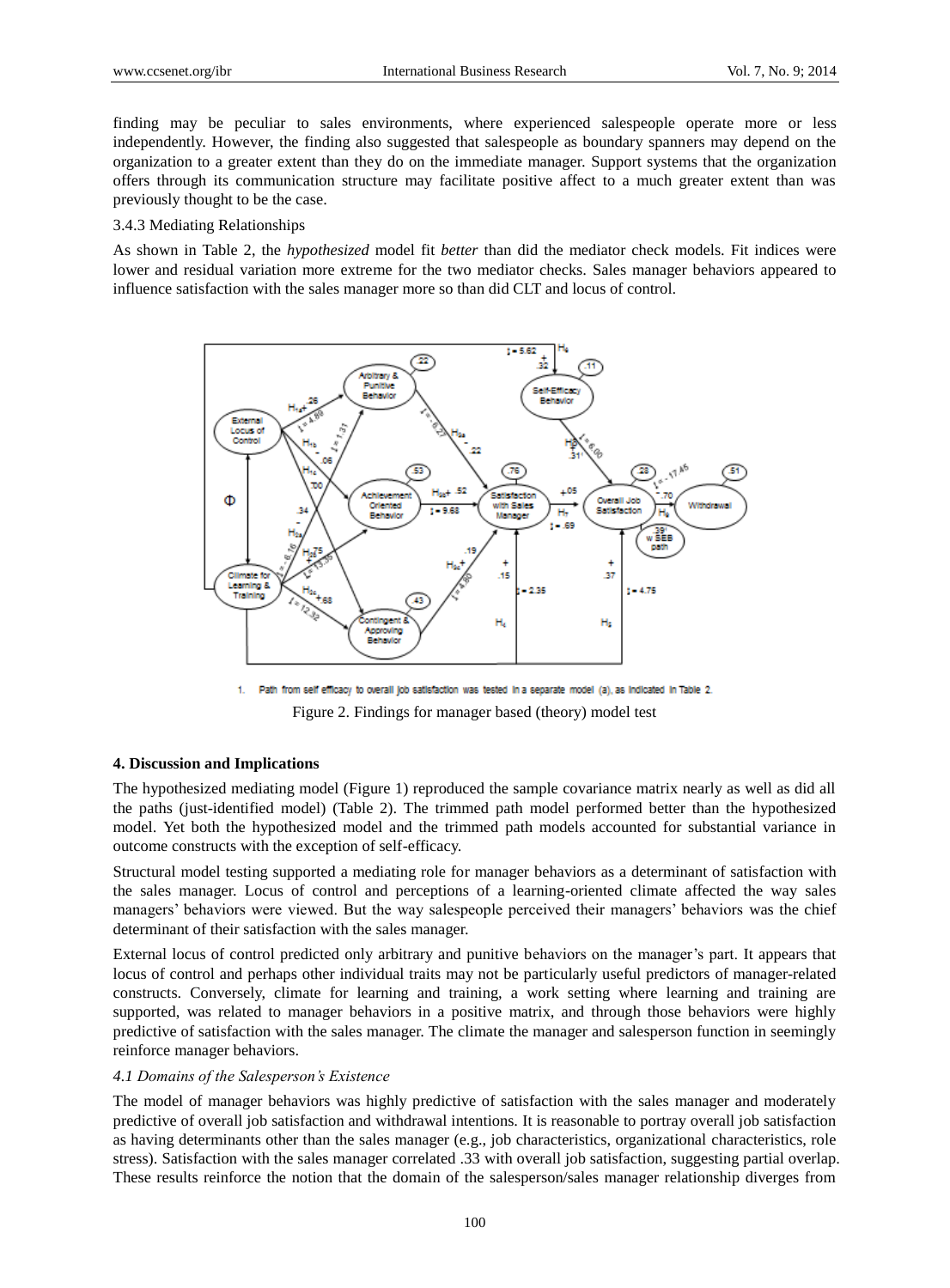that of the job in general and the organization as a whole. That concept jibes with work conducted in the area of job satisfaction in general (e.g., Smith, Kendall, & Hulin 1969). It also corresponds to the manager/salesperson dyadic relationship (e.g., Ahearne et al. 2014; Brashear et al. 2006).

At this point a definitive representation for the domains of an outside salesperson would be helpful. Domains of existence are a broader concept than the role construct. Roles could serve as the fiber for the overlap. The notion of domains should be a useful rubric for researchers in the area of salesperson behavior. The domains are a way to acknowledge that bases for causal modeling need to be limited or restricted. Circumscribing an area of study to correspond with the way a salesperson views work aligns analyses with perspective and thought vis-à-vis the unit of analysis.

## *4.2 Role of the First-Level Sales Manager*

The finding that satisfaction with the manager was independent of overall job satisfaction was not spurious. It is well established that in the sales setting, the outside salesperson operates independently—representing an organization he/she may never see except through a sales manager or area sales office. Contact with the company may at best occur once or twice a year. Otherwise, the sales manager or regional manager is the sole contact the individual has. Such was the case with the host company.

So the behaviors the sales manager exerts are most important to attaining satisfaction with that manager, but not necessarily with the firm. Further, behaviors the sales manager manifests and satisfaction with the sales manager were only marginally predictive of withdrawal intentions. So, researchers now confront the question of whether the behaviors of the manager influence whether the salesperson intends to stay or leave the job. Perhaps the manager is viewed by the salesperson largely as a facilitator of work but not as a determinant of longevity. Instead, perchance salespersons' beliefs in their selling abilities and the climate of the sales organization drive overall satisfaction with job thoughts of leaving the firm.

Interviews with sales managers and former sales managers in the host company offer a basis for interpreting the findings. Sales managers indicated that they allocated their time chiefly for working with salespeople to *new* sales reps. The learning curve for the sales job was twelve months. Managers knew that they had to get salespeople to a base level of performance in three months. The firm offered only on-the-job training by the sales manager. Experienced salespeople seldom contacted the sales manager. However, written comments provided by salespeople indicated that the work climate the manager and organization provided was important to them. Most of the salespersons operated out of their homes or out of small sales offices. To experienced salespeople, the sales manager was one venue for communication with upper management.

#### *4.3 Role of Climate for Learning and Training*

As important to attaining satisfaction, self-efficacy beliefs, and thereby retention, is the climate for learning and training the salesperson perceives. Climate for learning and training appeared to serve as a key for a relationship between the salesperson and the sales manager. It also appeared to affect self-efficacy beliefs, overall satisfaction, and withdrawal intentions. This duality between manager and organization implies that the salesperson understands that the sales manager can create and support a climate—and the organization can also facilitate a climate for learning and training.

## *4.4 Directions for Future Research*

# 4.4.1 Salesperson as a Learner

Theorists maintain that humans have a need to learn. Leavitt (1978) proposed that humans are a learning machine. Each person senses, remembers, and practices rules of assimilation and judgment. Therefore, the more closely oriented a work environment is aligned to learning, the more satisfied and stable the worker is likely to be. For a salesperson to learn how to better pursue the job, a mechanism must exist for information regarding the effectiveness of the salesperson's behaviors. The sales manager serves as one mechanism for the role of providing that feedback. The study findings reinforce this idea.

Questions exist, however, as to what types of access to information do salespeople need. What are expectations as to how the manager and organization can provide specific types of information, particularly information that experienced salespeople need to perform? Also, future research needs to determine more fundamental and tactical questions from the standpoint of the sales manager's behavior. For example, what should the sales manager actually do to facilitate active learning by the salesperson? That is, what types of territories, tasks, and projects facilitate a salesperson's learning to solve the problems commonly encountered in a specific type of sales job? This type of question involves studying specific selling situations, observing salespeople, conducting depth interviews of salespeople, classifying problems by novices and experts, and developing matrices. However,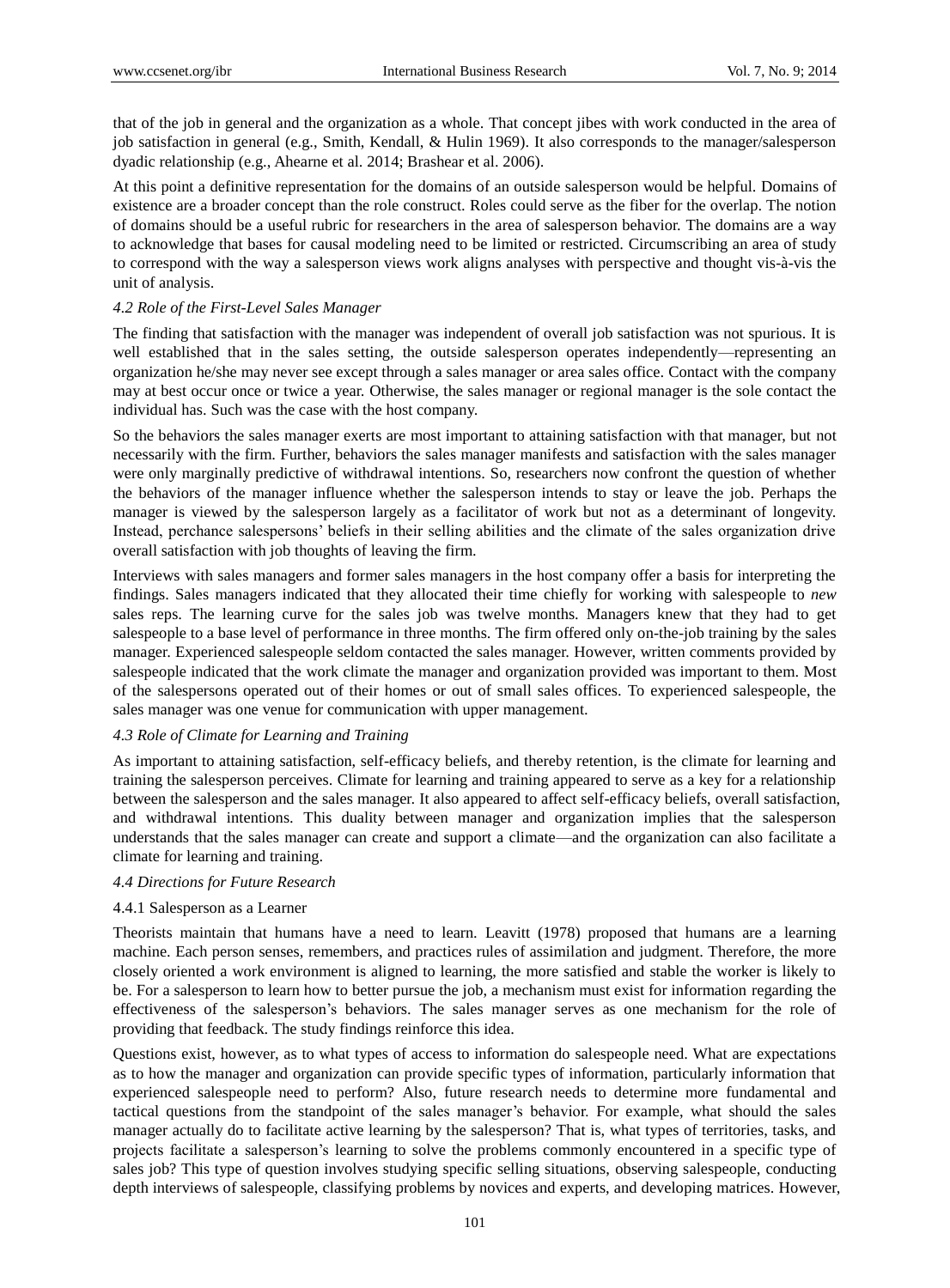empirical efforts also need to be devoted to explaining how learning climates emerge and to develop means to help sales management ascertain how to facilitate learning and development among salespeople. Perhaps learning climate research might focus particularly on two areas: thinking (i.e., how salespeople conceive problems) and problem solving (how salespeople pursue solutions to problems that they have identified).

4.4.2 Population and Workforce Sales Management Concerns

The pool of incumbents sales organizations utilize is aging. The trimmed model may well reflect the composition and needs of a dominant proportion of members of contemporary sales forces—more to point the situation sales management confronts regarding managing and developing the outside sales force. General trends in the composition of the domestic U.S. population (aging of the population) and correlated aging effect on the workforce dictate that sales management researchers consider what types of needs and environment such individuals seek. Considering that the salespeople studied were largely more experienced (tenure) and "more senior" in their careers, it is worthwhile to extrapolate what needs the findings here truly reflect.

Older salespeople engaged in learning and performing in a complex, challenging business environment need a climate that supports learning. Theorists in the area of adult development and learning observe that adults can learn and do learn when confronted with complex and challenging tasks. Employing cognitive structures, listening skills, and other offsets to declining endurance and physical skills, older learners seek ways to develop. As such, the type of support and content sales forces devote to developing salespeople's skill sets becomes important to an older sales force—which is beyond the traditional leadership and manager behaviors salespeople seek. Also, the type of managerial behaviors and practices older salespeople respond to and expectations they hold for management and the organization may vary from those commonly used.

#### **References**

- Ahearne, M., Haumann, T., Kraus, F., & Wieseke, J. (2013). It's a matter of congruence: How interpersonal identification between sales managers and salespersons shapes sales success. *Journal of the Academy of Marketing Science, 41*(6), 625–648. http://dx.doi.org/10.1007/s11747-013-0333-x
- Amyx, D., & Alford, B. L. (2006). The Effects of Salesperson Need for Achievement and Sales Manager Leader Reward Behavior. *Journal of Personal Selling & Sales Management, 25*(4), 346–359.
- Anderson, J. C., & Gerbing, D. W. (1988). Structural equation modeling in practice: A review and recommended two step approach. *Psychological Bulletin, 103*(2), 411–423. http://dx.doi.org/10.1037/0033-2909.103.3.411
- Anderson, R. E., Dubinsky, A. J., & Mehta, R. (1999). Sales managers: Marketing's best example of the peter principle? *Business Horizons, 42*(1), 19–26. http://dx.doi.org/10.1016/S0007-6813(99)80045-7
- Anderson, R. E., Dubinsky, A. J., & Mehta, R. (2014). *Personal selling: Building customer relationships and partnerships*. Dubuque, IA: Kendall-Hunt Publishing Co.
- Arvey, R. D., & Ivancevich, J. M. (1980). Punishment in organizations: A review, propositions, and research suggestions. *Academy of Management Review, 5*(1), 123–132.
- Bagozzi, R. P., & Heatherton, T. F. (1994). A general approach to representing multifaceted personality constructs: Application to state self-esteem. *Structural Equation Modeling, 1*, 35–67. http://dx.doi.org/10.1080/10705519409539961
- Bandura, A. (1986). *Social foundations of thought and action*. Englewood Cliffs, NJ: Prentice-Hall.
- Baron, R. M., & Kenney, D. A. (1986). The moderator-mediator variable distinction in social psychological research: Conceptual, strategic, and statistical considerations. *Journal of Personality and Social Psychology, 51*(6), 1173–1182. http://dx.doi.org/10.1037/0022-3514.51.6.1173
- Bell, S. J., Menguc, B., & Widing, R. E. (2010). Salesperson learning, organizational learning, and retail store performance. *Journal of the Academy of Marketing Science, 38*(2), 187–201. http://dx.doi.org/10.1007/s11747-009-0149-x
- Blocker, C. P., Cannon, J. P., Panagopoulos, N. J., & Sager, J. K. (2012). The role of the sales force in value creation and appropriation: New directions for research. *Journal of Personal Selling & Sales Management, 32*(1), 15–28. http://dx.doi.org/10.2753/PSS0885-3134320103
- Boichuk, J. P., Bolander, W., Hall, Z. R., Ahearne, M., Zahn, W. J., & Nieves, M. (2014). Learned helplessness among newly hired salespeople and the influence of leadership. *Journal of Marketing, 78*(1), 95–111. http://dx.doi.org/10.1509/jm.12.0468
- Boyd, N. G., Lewin, J. E., & Sager, J. K. (2009). A model of stress and coping and their influence on individual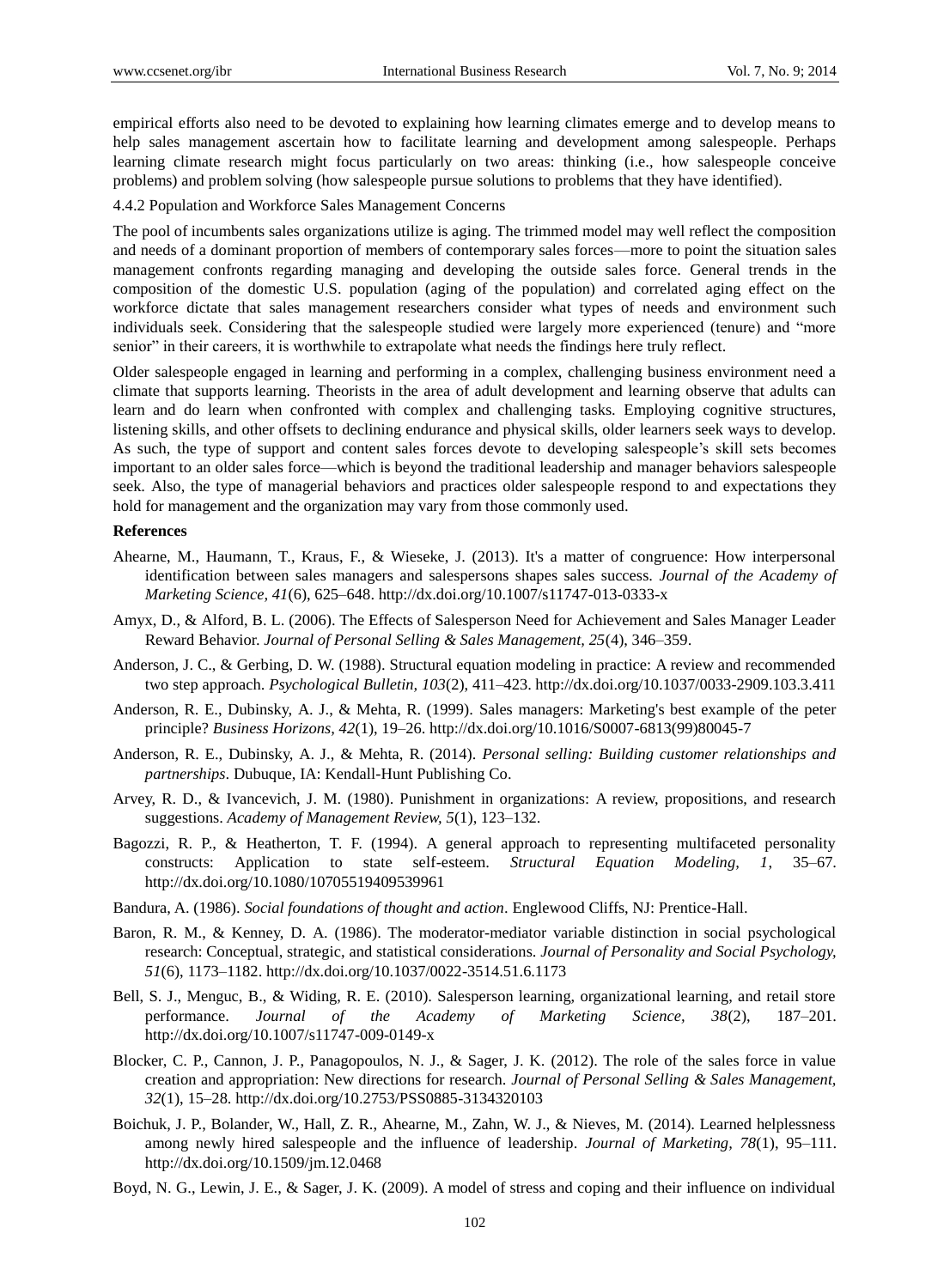and organizational outcomes. *Journal of Vocational Behavior, 75*(2), 197–211. http://dx.doi.org/10.1016/j.jvb.2009.03.010

- Brashear, T. C., Bellenger, D. N., Boles., J. S., & Barksdale, H. C. (2006). An exploratory study of the relative effectiveness of different types of sales force mentors. *Journal of Personal Selling & Sales Management, 26*(1), 7–18. http://dx.doi.org/10.2753/PSS0885-3134260101
- Brashear, T. G., Manolis, C., & Brooks, C. M. (2005). The effects of control, trust, and justice on salesperson turnover. *Journal of Business Research, 58*(3), 241–249. http://dx.doi.org/10.1016/S0148-2963(03)00134-6
- Brayfield, A., & Rothe, H. (1951). An index of job satisfaction. *Journal of Applied Psychology, 3*(5), 307–311. http://dx.doi.org/10.1037/h0055617
- Brown, S. P., & Leigh, T. W. (1996). A new look at psychological climate and its relationship to job involvement, effort, and performance. *Journal of Applied Psychology, 81*(4), 358–368. http://dx.doi.org/10.1037/0021-9010.81.4.358
- Busch, P. (1980). The sales manager's bases of social power and influence upon the sales force. *Journal of Marketing, 44*(Summer), 91–101. http://dx.doi.org/10.2307/1251115
- Chakrabarty, S., Brown., G., & Widing, R. E. (2012). The role of top management in developing a customer-oriented sales force. *Journal of Personal Selling & Sales Management, 32*(4), 437–450. http://dx.doi.org/10.2753/PSS0885-3134320403
- Challagalla, G. N., & Shervani, T. A. (1996). Dimensions and types of supervisory control: Effects on salesperson performance and satisfaction. *Journal of Marketing, 60*(January), 89–105. http://dx.doi.org/10.2307/1251890
- Chandrashekaran, M., McNeilly, K., Russ, F., & Marinova, D. (2000). From uncertain intentions to actual behavior: A threshold model of whether and when salespeople quit. *Journal of Marketing Research, 37*(November), 463–479. http://dx.doi.org/10.1509/jmkr.37.4.463.18793
- Choi, N. H., Dixon, A. L., & Jung, J. M. (2004). Dysfunctional behavior among sales representatives: The effect of supervisory trust, participation, and information controls. *Journal of Personal Selling & Sales Management, 24*(3), 181–198.
- DelVecchio, S. K. (1998). The quality of salesperson-manager relationship: The effect of latitude, loyalty and competence. *Journal of Personal Selling and Sales Management, 18*(Winter), 31–47.
- Dubinsky, A. J., Yammarino, F. J., & Jolson, M. A. (1995). An examination of linkages between personal characteristics and dimensions of transformational leadership. *Journal of Business and Psychology, 9*(Spring), 315–335. http://dx.doi.org/10.1007/BF02230972
- Dubinsky, A. J., Yammarino, F. J., Jolson, M. A., & Spangler, W. D. (1995). Transformational leadership: An initial investigation in sales management. *Journal of Personal Selling and Sales Management, 15*(Spring 1995), 17–32.
- Dubinsky, A.J., Howell, R.D., Ingram, T.N., & Bellenger, D.N. (1986). Sales force socialization. *Journal of Marketing, 50*(October), 192–207. http://dx.doi.org/10.2307/1251295
- Edmondson, D. R., & Boyer, S. L. (2013). The moderating effect of the boundary spanning role on perceived supervisory support: A meta-analytic review. *Journal of Business Research, 66*(11), 2186–2192. http://dx.doi.org/10.1016/j.jbusres.2012.01.010
- Evans, K. R., Landry, T. D., Li, P. C., & Zou, S. (2007). How sales controls affect job-related outcomes: the role of organizational sales-related psychological climate perceptions. *Journal of the Academy of Marketing Science, 35*(3), 445–459. http://dx.doi.org/10.1007/s11747-007-0033-5
- Evans, K. R., McFarland., R. G., Dietz., B., & Jaramillo, F. (2012). Advancing sales performance research: A focus on five underresearched topic areas. *Journal of Personal Selling & Sales Management, 32*(1), 89–106. http://dx.doi.org/10.2753/PSS0885-3134320108
- Flaherty, K., Lam., S. K., Lee, N., Mulki, J. P., & Dixon, A. L. (2012). Social network theory and the sales manager role: Engineering the right relationship flows. *Journal of Personal Selling & Sales Management, 32*(1), 29–40. http://dx.doi.org/10.2753/PSS0885-3134320104
- Fry, L. W., Futrell, C. M., Parasuraman, A., & Chmielewski, M. A. (1986). An analysis of alternative casual models of salesperson role perceptions and work-related attitudes. *Journal of Marketing Research, 23*(May),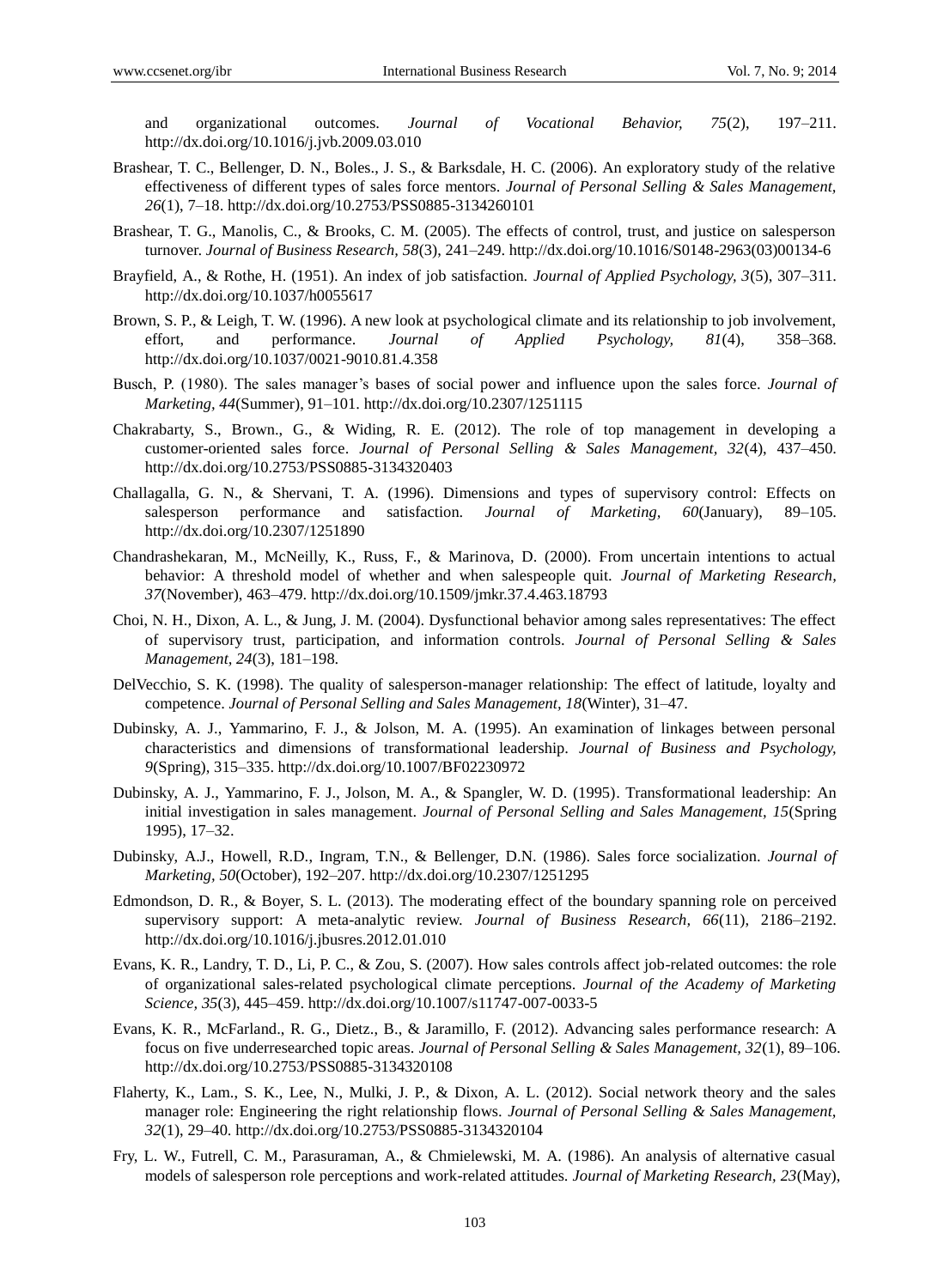153–163. http://dx.doi.org/10.2307/3151662

- Fu, F. Q., Richards, K. A., Hughes, D. E., & Jones, E. (2010). Motivating salespeople to sell new products: The relative influence of attitudes, subjective norms, and self-efficacy. *Journal of Marketing, 74*(6), 61–76. http://dx.doi.org/10.1509/jmkg.74.6.61
- Furnham, A. (1991). Corporate assessment: A new multi-dimensional and international instrument to audit employee perceptions. *International Journal of Commerce and Management, 1*(3/4), 39–54. http://dx.doi.org/10.1108/eb060298
- Futrell, C. M., Swan, J. E., & Todd, J. T. (1976). Job performance related to management control systems for pharmaceutical salesmen. *Journal of Marketing Research, 13*(February), 25–33. http://dx.doi.org/10.2307/3150898
- Gordon, G. L., Shepherd, C. D., Lambert, B., Ridnour, R. E., & Weilbaker, D. C. (2012). The training of sales managers: Current practices. *Journal of Business and Industrial Marketing, 27*(8), 659–672. http://dx.doi.org/10.1108/08858621211273600
- Haas, A., Snehota, I., & Corsaro, D. (2012). Creating value in business relationships: The role of sales. *Industrial Marketing Management, 41*(1), 94–105. http://dx.doi.org/10.1016/j.indmarman.2011.11.004
- Hamwi, A., Rutherford, B. N., Barksdale, H. C., & Johnson, J. T. (2013). Ideal versus actual number of sales calls: An application of disconfirmation theory. *Journal of Personal Selling & Sales Management, 33*(3), 307–318. http://dx.doi.org/10.2753/PSS0885-3134330305
- Hamwi, A., Rutherford, B. N., Boles, J. S., & Madupalli, R. K. (2014). Understanding effects of salesperson locus of control. *Journal of Business & Industrial Marketing, 29*(1), 1–10. http://dx.doi.org/10.1108/JBIM-11-2010-0139
- Holmbeck, G. N. (1997). Toward terminological, conceptual, and statistical clarity in the study of mediators and moderators: Examples from the child-clinical and pediatric literatures. *Journal of Counseling and Clinical Psychology, 65*(4), 599–610. http://dx.doi.org/10.1037/0022-006X.65.4.599
- Hu, L., & Bentler, P. M. (1999). Cutoff criteria for fit indexes in covariance structure analysis: Conventional criteria versus new alternatives. *Structural Equation Modeling, 6*(1), 1–55. http://dx.doi.org/10.1080/10705519909540118
- Jaramillo, F., Grisaffe, D. B., Chonko, L. B., & Roberts, J. A. (2009). Examining the impact of servant leadership on salesperson's turnover intention. *Journal of Personal Selling & Sales Management, 29*(4), 351–366. http://dx.doi.org/10.2753/PSS0885-3134290404
- Jelinek, R., & Aheame, M. (2006). The abc's of acb: Unveiling a clear and present danger in the sales force. *Industrial Marketing Management, 35*(4), 457–467. http://dx.doi.org/10.1016/j.indmarman.2005.04.003
- Johlke, M. C., Duhan, D. F., Howell, R. D., & Wilkes, R. W. (2000). An integrated model of sales managers' communication practices*. Journal of the Academy of Marketing Science, 28*(2), 263–277. http://dx.doi.org/10.1177/0092070300282007
- Johnston, M. W., Parasuraman, A., Futrell, C. M., & Black, W. C. (1990). A longitudinal assessment of the impact of selected organizational influences on salespeople's organizational commitment during early employment. *Journal of Marketing Research, 27*(August), 333–344. http://dx.doi.org/10.2307/3172590
- Jones, E., Kantack, D. M., Futrell, C. M., & Johnston, M. W. (1996). Leader behavior, work-attitudes, and turnover of salespeople: An integrative study. *Journal of Personal Selling and Sales Management*, *16*(Spring), 13–23.
- Joshi, A. W. (2010). Salesperson influence on product development: Insights from a study of small manufacturing organizations. *Journal of Marketing, 74*(1), 94–107. http://dx.doi.org/10.1509/jmkg.74.1.94
- Kemp, E., Borders, A. L., & Ricks, J. M. (2013). Sales manager support: fostering emotional health in salespeople. *European Journal of Marketing, 47*(3–4), 635–654. http://dx.doi.org/10.1108/03090561311297508
- Kohli, A. K. (1985). Some unexplored supervisory behaviors and their influence on salespeople's role clarity, specific self-esteem, job satisfaction, and motivation. *Journal of Marketing Research, 22*(November), 424–433. http://dx.doi.org/10.2307/3151587
- Kohli, A. K., Shervani, T. A., & Challagalla, G. N. (1998). Learning and performance orientation of salespeople: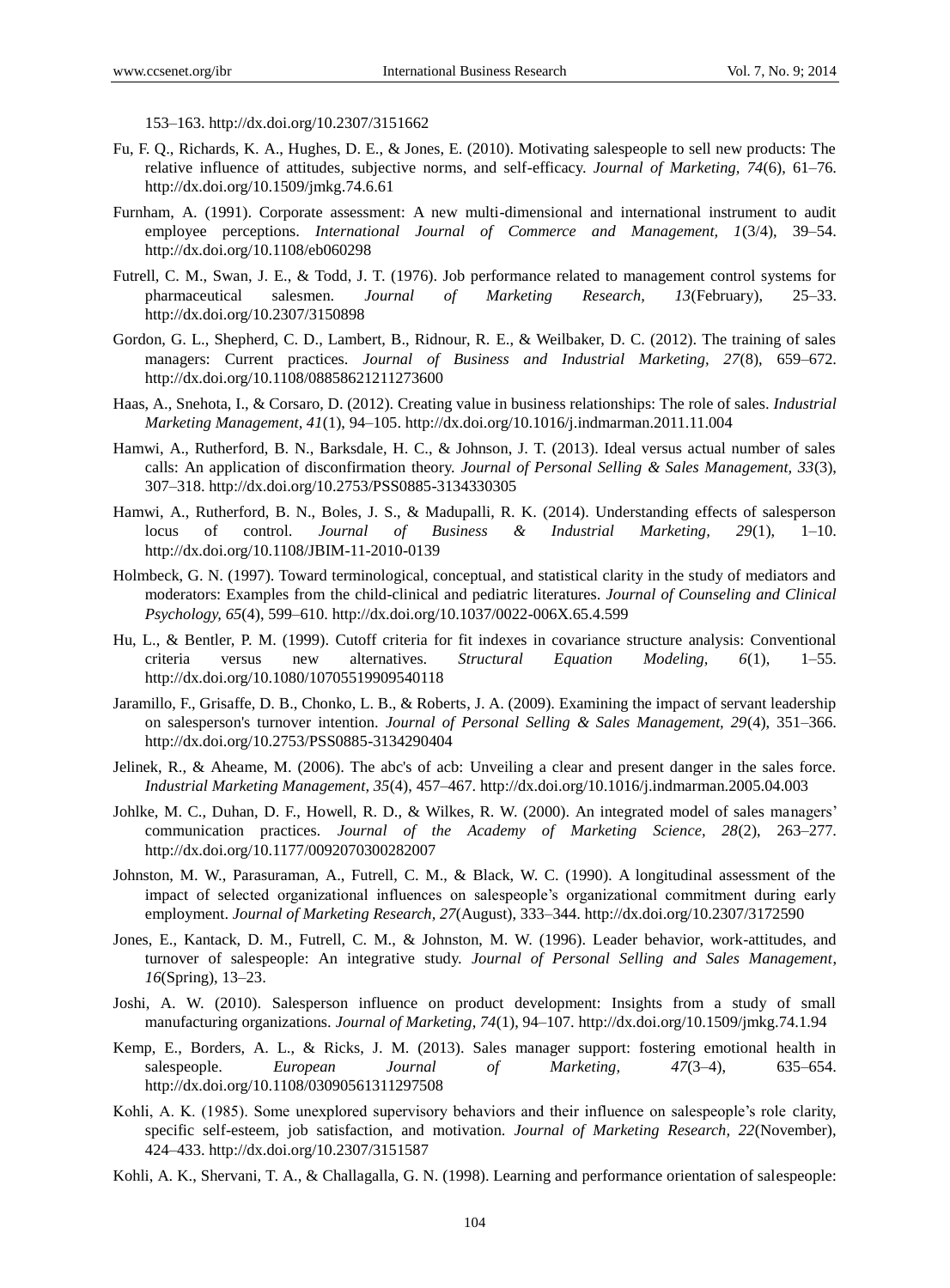The role of supervisors. *Journal of Marketing Research, 35*(July), 263–274. http://dx.doi.org/10.2307/3151853

- Lam, L. W. (2012). Impact of competitiveness on salespeople's commitment and performance. *Journal of Business Research, 65*(9), 1328–1334. http://dx.doi.org/10.1016/j.jbusres.2011.10.026
- Lam, S. K., Kraus, F., & Ahearne, M. (2010). The Diffusion of market orientation throughout the organization: A social learning theory perspective. *Journal of Marketing, 74*(5), 61–79. http://dx.doi.org/10.1509/jmkg.74.5.61
- Lassk, F. G., Ingram, T. N., Kraus, F., & Mascio, R. D. (2012). The future of sales training: Challenges and related research questions. *Journal of Personal Selling & Sales Management, 32*(1), 141–154. http://dx.doi.org/10.2753/PSS0885-3134320112
- Lee, J. Y., & Bell, D. R. (2013). Neighborhood social capital and social learning for experience attributes of products. *Marketing Science, 32*(6), 960–976. http://dx.doi.org/10.1287/mksc.2013.0796
- Lewin, J. E., & Sager, J. K. (2010). The Influence of personal characteristics and coping strategies on salespersons' turnover intentions. *Journal of Personal Selling & Sales Management, 30*(4), 355–370. http://dx.doi.org/10.2753/PSS0885-3134300405
- Liu, S. S., & Comer, L. B. (2007). Salespeople as information gatherers: Associated success factors. *Industrial Marketing Management, 36*(5), 565–574. http://dx.doi.org/10.1016/j.indmarman.2006.02.006
- MacKenzie, S. B., Podsakoff, P. M., & Rich, G. A. (2001). Transformational and transactional leadership and salesperson performance. *Journal of the Academy of Marketing Science, 29*(2), 115–134. http://dx.doi.org/10.1177/03079459994506
- Marin, L., & de Maya, S. R. (2013). The role of affiliation, attractiveness and personal connection in consumer-company identification. *European Journal of Marketing, 47*(3–4), 655–673. http://dx.doi.org/10.1108/03090561311297526
- Massey, G. R., & Dawes, P. L. (2007). The antecedents and consequence of functional and dysfunctional conflict between Marketing Managers and Sales Managers. *Industrial Marketing Management, 36*(8), 1118–1129. http://dx.doi.org/10.1016/j.indmarman.2006.05.017
- Matsuo, M. (2009). The influence of sales management control on innovativeness of sales departments. *Journal of Personal Selling & Sales Management, 29*(4), 321–332. http://dx.doi.org/10.2753/PSS0885-3134290402
- Matsuo, M., Hayakawa, K., & Takashima, K. (2013). Learning-oriented sales management control: The case of a pharmaceutical company. *Journal of Business-to-Business Marketing, 20*(1). http://dx.doi.org/10.1080/1051712X.2012.690174
- McFarland, R., & Kidwell, B. (2006). An examination of instrumental and expressive traits on performance: The meditating role of learning, prove, and avoid goal orientations. *Journal of Personal Selling & Sales Management, 26*(2), 143–159. http://dx.doi.org/10.2753/PSS0885-3134260203
- Medhurst, A., & Albrecht, S. (2011). Salesperson engagement and performance: A theoretical model. *Journal of Management & Organization, 17*(3), 398–411. http://dx.doi.org/10.5172/jmo.2011.17.3.398
- Miao, C. F., & Evans, K. R. (2012). Effects of formal sales control systems: A combinatory perspective. *International Journal of Research in Marketing, 29*(2), 181–191. http://dx.doi.org/10.1016/j.ijresmar.2011.09.002
- Miao, C. F., & Evans, K. R. (2013). The interactive effects of sales control systems on salesperson performance: a job demands-resources perspective. *Journal of the Academy of Marketing Science, 41*(1), 73–90. http://dx.doi.org/10.1007/s11747-012-0315-4
- Mulki, J. P., Jaramillo, J. F., & Locander, W. B. D. (2009). Critical role of leadership on ethical climate and salesperson behaviors. *Journal of Business Ethics, 86*(2), 125–141. http://dx.doi.org/10.1007/s10551-008-9839-4
- Mulki, J. P., Lassk, F. G., & Jaramillo, F. (2008). The effect of self-efficacy on salesperson work overload and pay satisfaction. *Journal of Personal Selling and Sales Management, 28*(Summer), 285–297. http://dx.doi.org/10.2753/PSS0885-3134280305
- Naletelich, K., Sager, J. K., Dubinsky, A. J., & Srivastava, R. (2014). A model of the determinants and outcomes of salespeople's coping style. *International Journal of Business and Management, 9*(6), 1–19.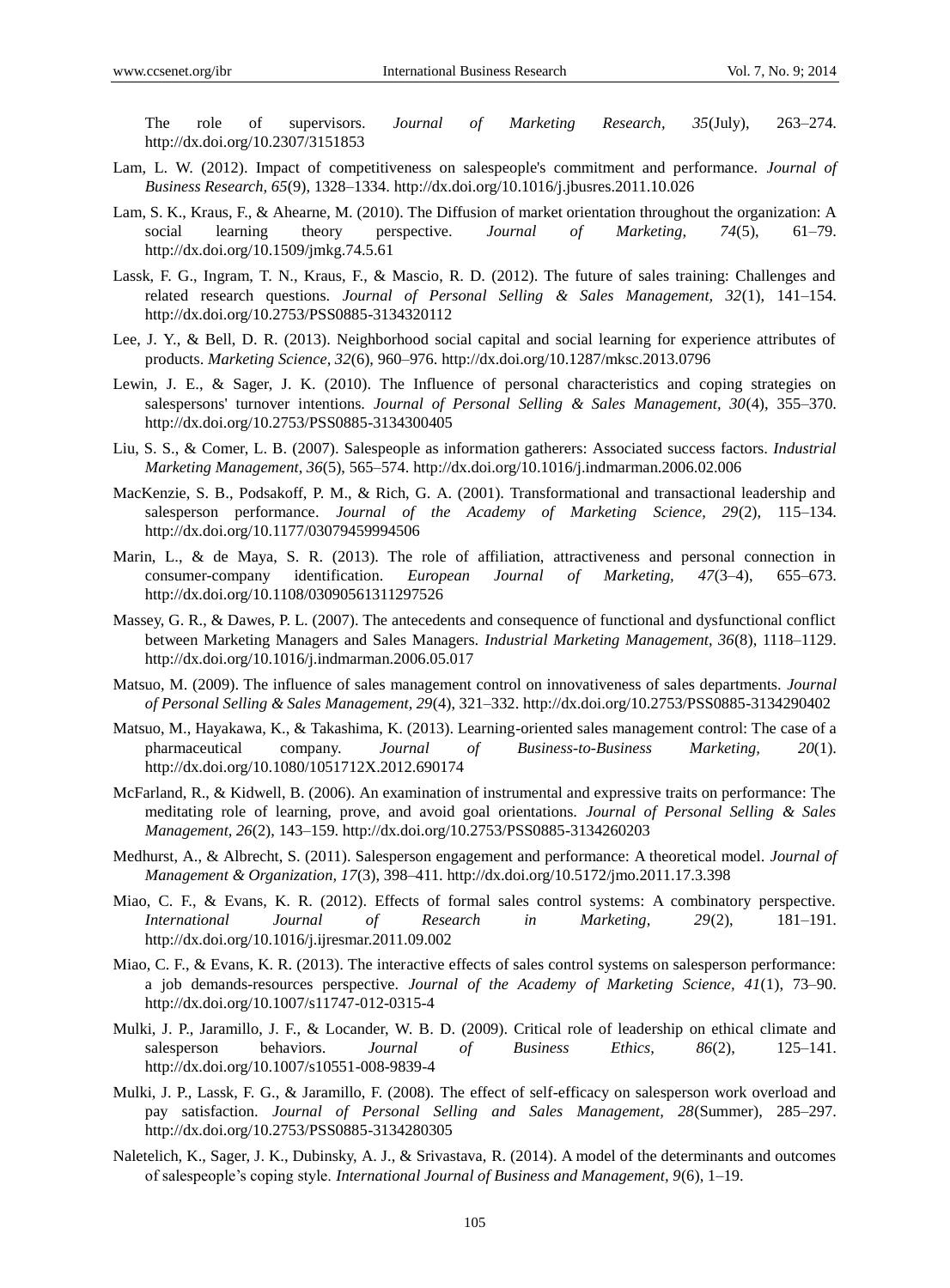- Noe, R. A., & Schmitt, N. (1986). The influence of trainee attitudes on training effectiveness: Test of a model. *Personnel Psychology, 39*, 497–523. http://dx.doi.org/10.1111/j.1744-6570.1986.tb00950.x
- Oren, L., Tziner, A., Nahshon, Y., & Sharoni, G. (2013). Relations between ocbs, organizational justice, work motivation and self-efficacy. *Amfiteatru Economic, 15*(34), 505–516.
- Panagopoulos, N. G., & Avlonitis, G. J. (2010). Performance implications of sales strategy: The moderating effects of leadership and environment. *International Journal of Research in Marketing, 27*(1), 46–57. http://dx.doi.org/10.1016/j.ijresmar.2009.11.001
- Panagopoulos, N., & Dimitriadis, S. (2009). Transformational leadership as a mediator of the relationship between behavior-based control and salespeople's key outcomes: An initial investigation. *European Journal of Marketing, 43*(7–8), 1008–1031. http://dx.doi.org/10.1108/03090560910961498
- Piercy, N. F., Cravens, D. W., & Lane, N. (2001). Sales manager behavior control strategy and its consequences: The impact of gender differences. *Journal of Personal Selling and Sales Management, 21*(Winter), 39–50.
- Piercy, N. F., Cravens, D. W., & Lane, N. (2009). Sales management control level and competencies: Antecedents and consequences. *Industrial Marketing Management, 38*(4), 459–467. http://dx.doi.org/10.1016/j.indmarman.2008.03.002
- Podsakoff, P. M., Bommer, W. H., Podsakoff, N. P., & MacKenzie, S. B. (2006). Relationships between leader reward and punishment behavior and subordinate attitudes, perceptions, and behaviors: A meta-analytic review of existing and new research. *Organizational Behavior and Human Decision Processes, 99*(2), 113–142. http://dx.doi.org/10.1016/j.obhdp.2005.09.002
- Powers, T. L., DeCarlo, T. E., & Gupte, G. (2010). An update on the status of sales management training. *Journal of Personal Selling & Sales Management, 30*(4), 319–326. http://dx.doi.org/10.2753/PSS0885-3134300402
- Russ, F. A., McNeilly, K. M., & Comer, J. M. (1996). Leadership decision making and performance of sales managers: A multi-level approach. *Journal of Personal Selling and Sales Management, 3*(Summer), 1–15.
- Sager, J. K., Dubinsky, A. J., & Wilson, P. H. (2009). Psychological climate dimensions as antecedents to salespeople's organizational commitment, turnover, success beliefs, and performance. *Journal of Selling and Major Account Management, 9*(4), 8–27.
- Sager, J. K., Dubinsky, A. J., Wilson, P. H., & Shao, C. (2014). Factors influencing the impact of sales training: Test of a model. *International Journal of Marketing Studies, 6*(1), 1–20. http://dx.doi.org/10.5539/ijms.v6n1p1
- Sager, J. K., Strutton, H. D., & Johnson, D. A. (2006). Core self-evaluations and salespeople. *Psychology & Marketing, 23*(2), 95–113. http://dx.doi.org/10.1002/mar.20102
- Schriesheim, C. A. (1978). *Development, validation, and application of new leadership behavior and expectancy research instruments*. Columbus, OH: The Ohio State University.
- Schwepker, C. H., & Good, D. J. (2010). Transformational leadership and its impact on sales force moral judgment. *Journal of Personal Selling & Sales Management, 30*(4), 299–318. http://dx.doi.org/10.2753/PSS0885-3134300401
- Shannahan, K. L. J., Bush, A. J., & Shannahan, R. J. (2013). Are your salespeople coachable? How salesperson coachability, trait competitiveness, and transformational leadership enhance sales performance. *Journal of the Academy of Marketing Science, 41*(1), 40–54. http://dx.doi.org/10.1007/s11747-012-0302-9
- Shoemaker, M. E. (1999). Leadership practices in sales managers associated with the self-efficacy, role clarity, and job satisfaction of individual industrial salespeople. *Journal of Personal Selling & Sales Management, 19*(4), 1–19.
- Smith, B., Andras, T. L., & Rosenbloom, B. (2012). Transformational leadership: Managing the twenty-first century sales force. *Psychology & Marketing, 29*(6), 434–444. http://dx.doi.org/10.1002/mar.20532
- Spector, P. (1988). Development of the work locus of control scale. *Journal of Occupational Psychology, 61*, 335–340. http://dx.doi.org/10.1111/j.2044-8325.1988.tb00470.x
- Strutton, D., Pelton, L. E., & Lumpkin, J. R. (1993). The relationship between psychological climate and salesperson-sales manager trust in sales organizations. *Journal of Personal Selling and Sales Management, 13*(Fall), 1–14.